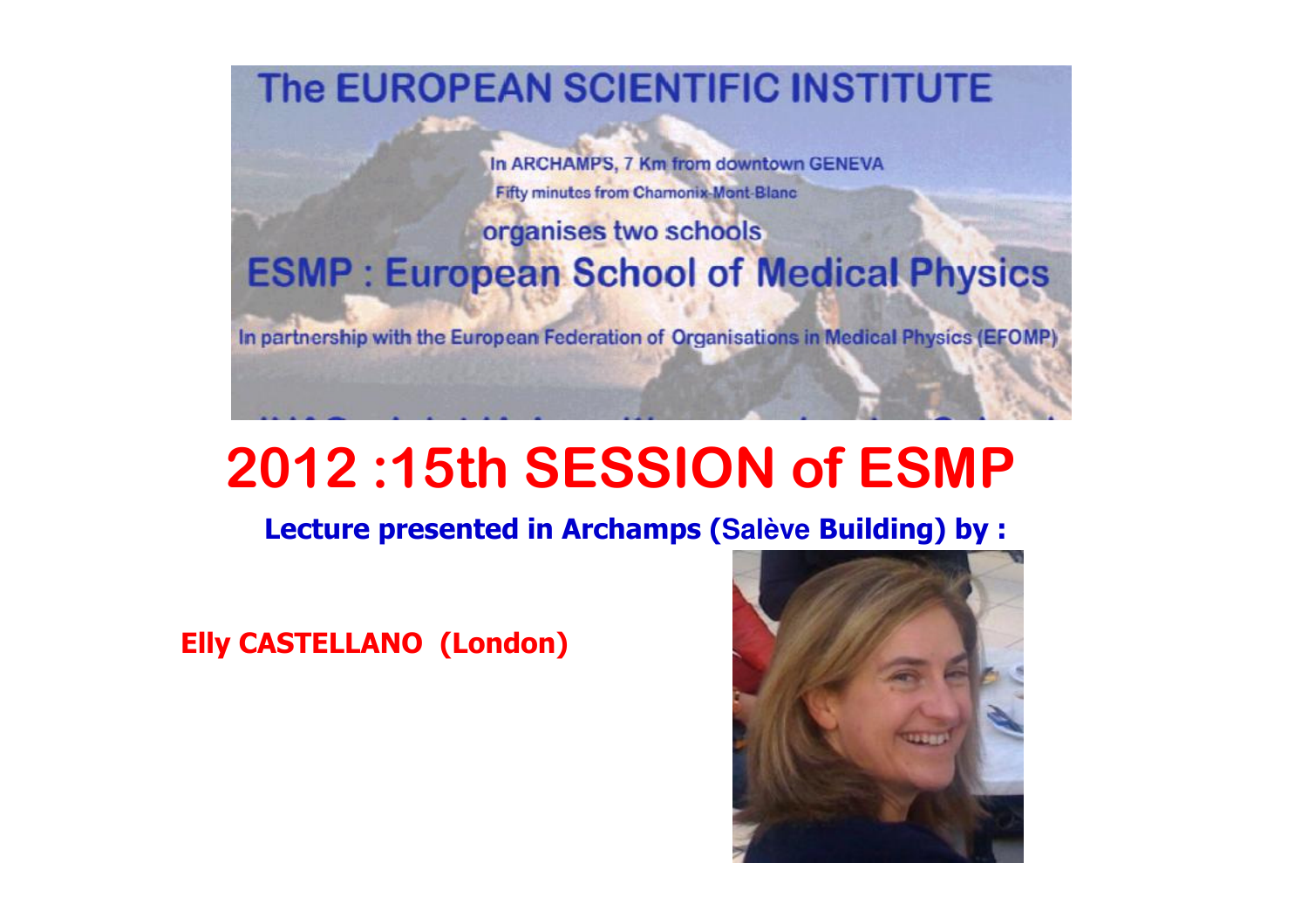Physical principles of mammography

Elly Castellano

Royal Marsden HospitalLondon, United Kingdom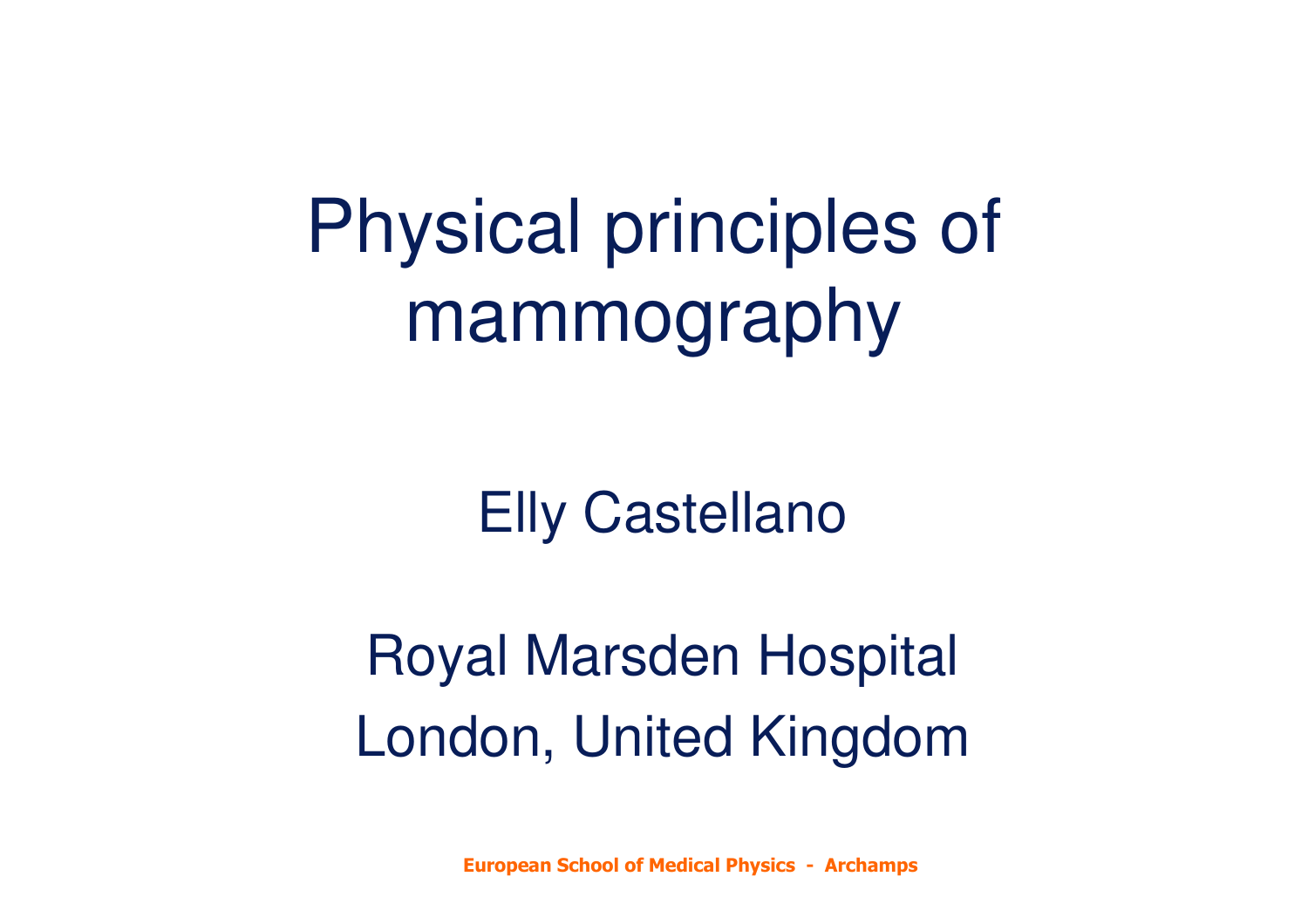### **Outline**

- $\bullet$ Properties of the breast
- •X-ray interactions
- $\bullet$ Physical parameters
- $\bullet$ System components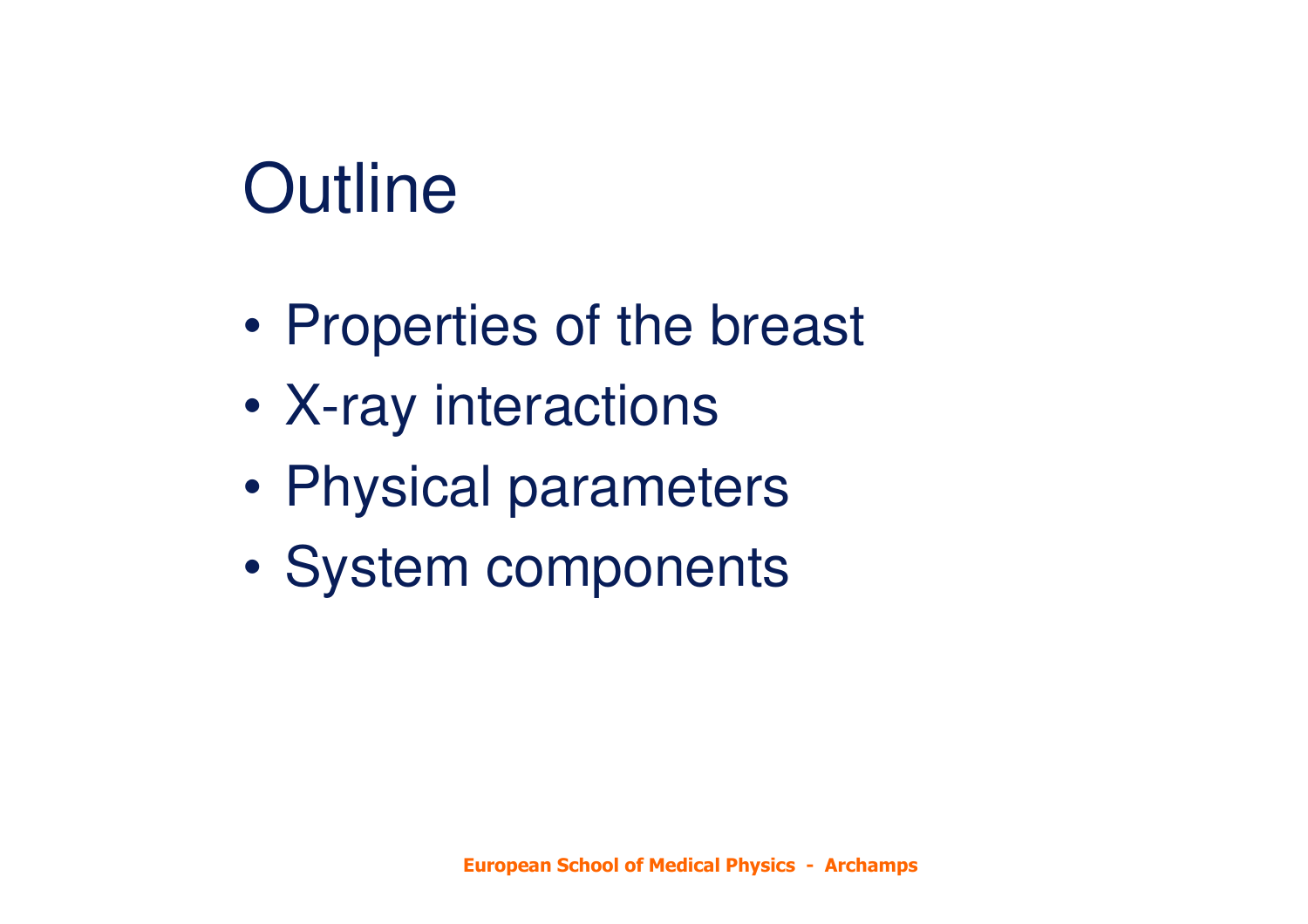### Compressed breast

- $\bullet$ Thickness 2 -11 cm
- $\bullet$  Araa 35 cm  $\le$   $\blacksquare$  Is Area 35 cm<sup>2</sup> - large
- $\bullet$ Adipose/glandular tissues
- $\bullet$ **Calcifications**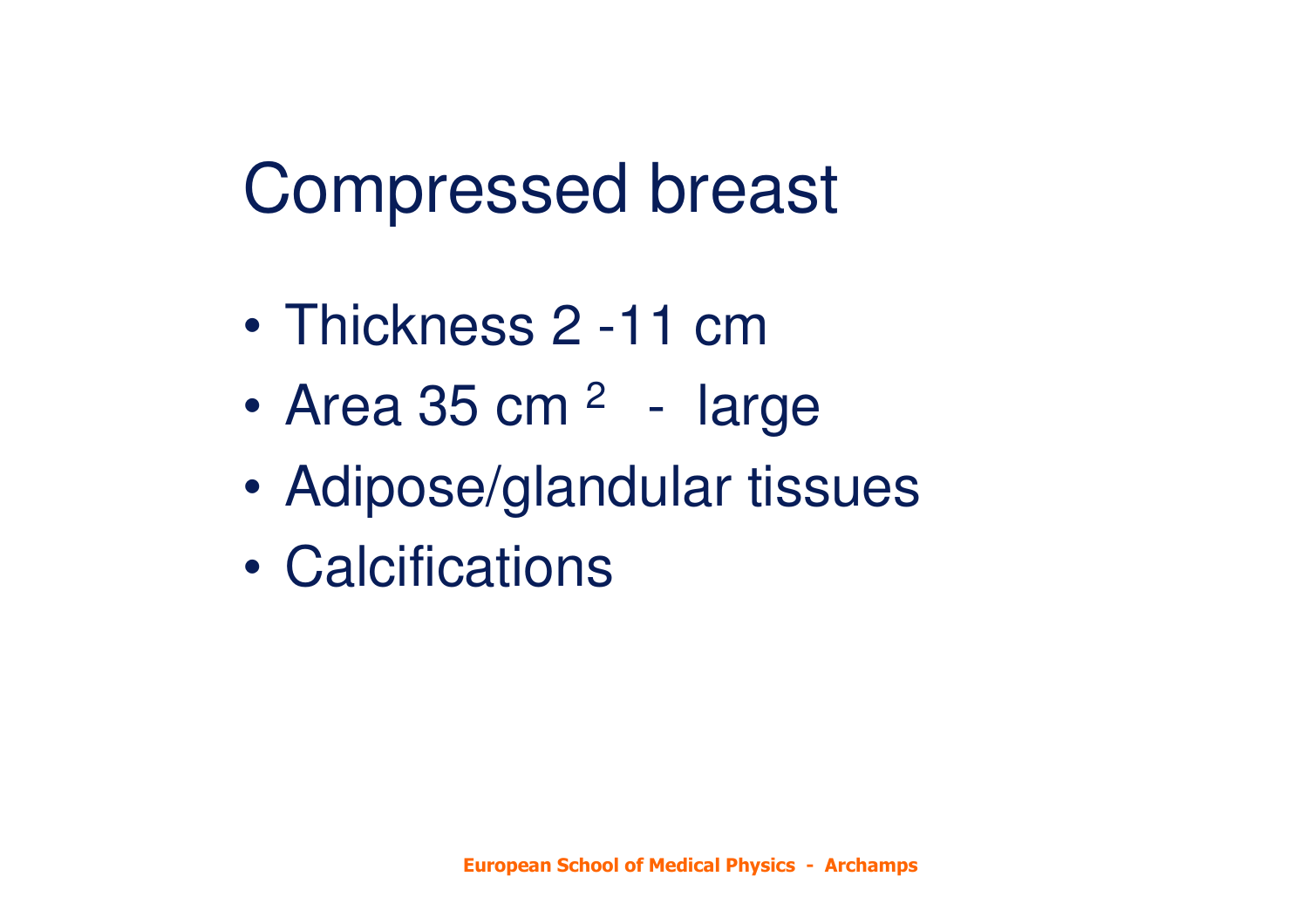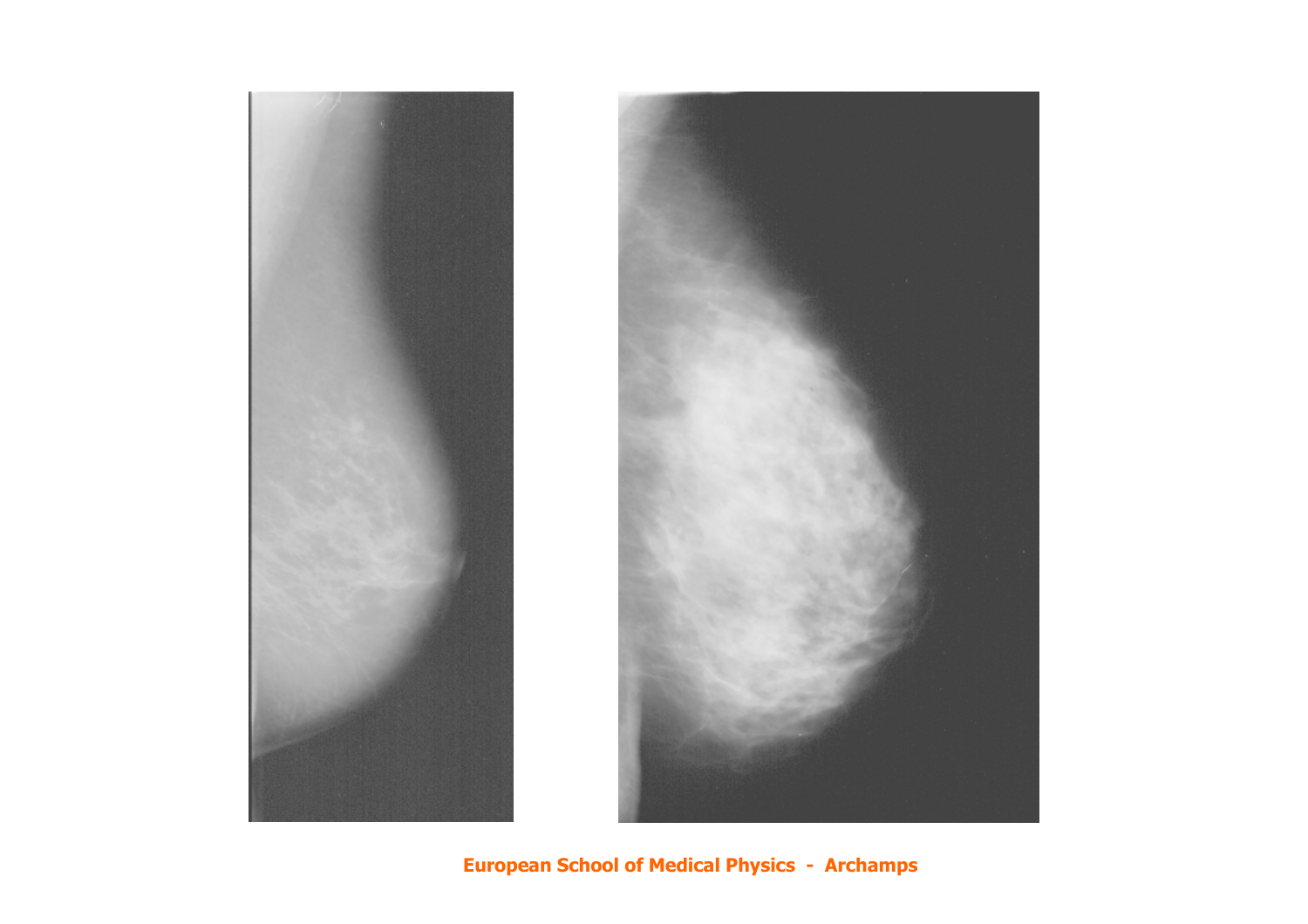### Breast glandularity



European School of Medical Physics - Archamps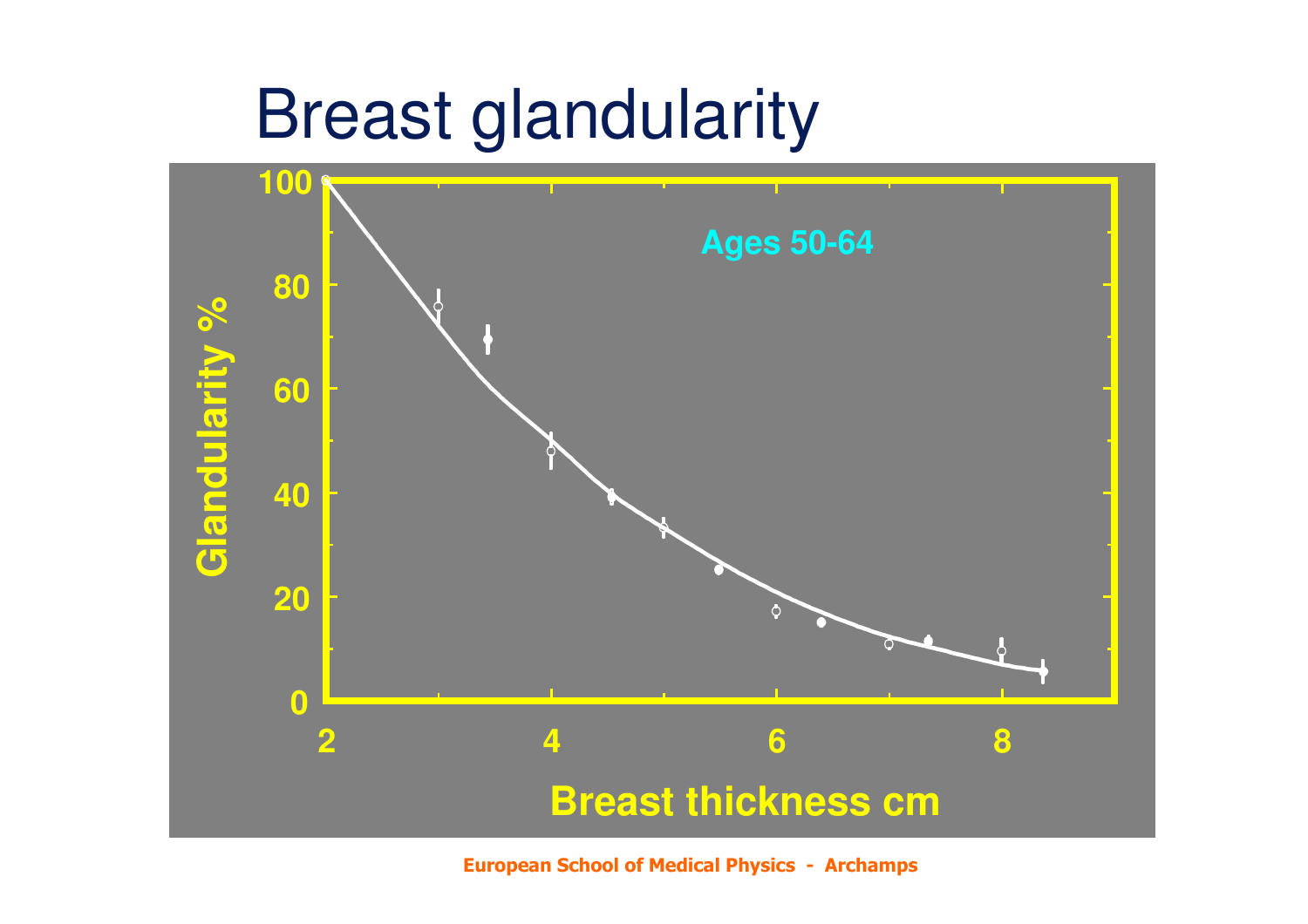#### Linear attenuation coefficients



European School of Medical Physics - Archamps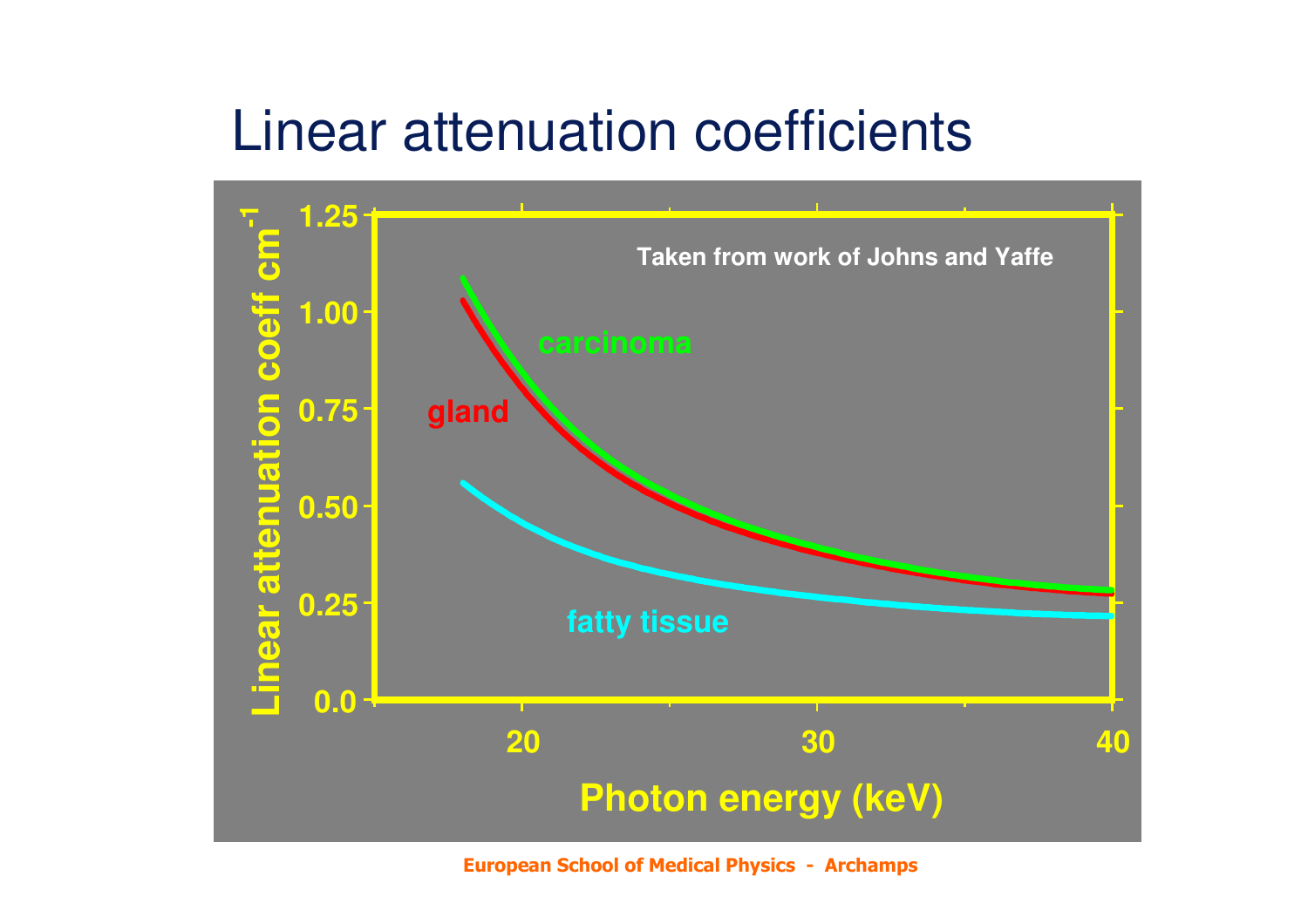#### Interaction processes

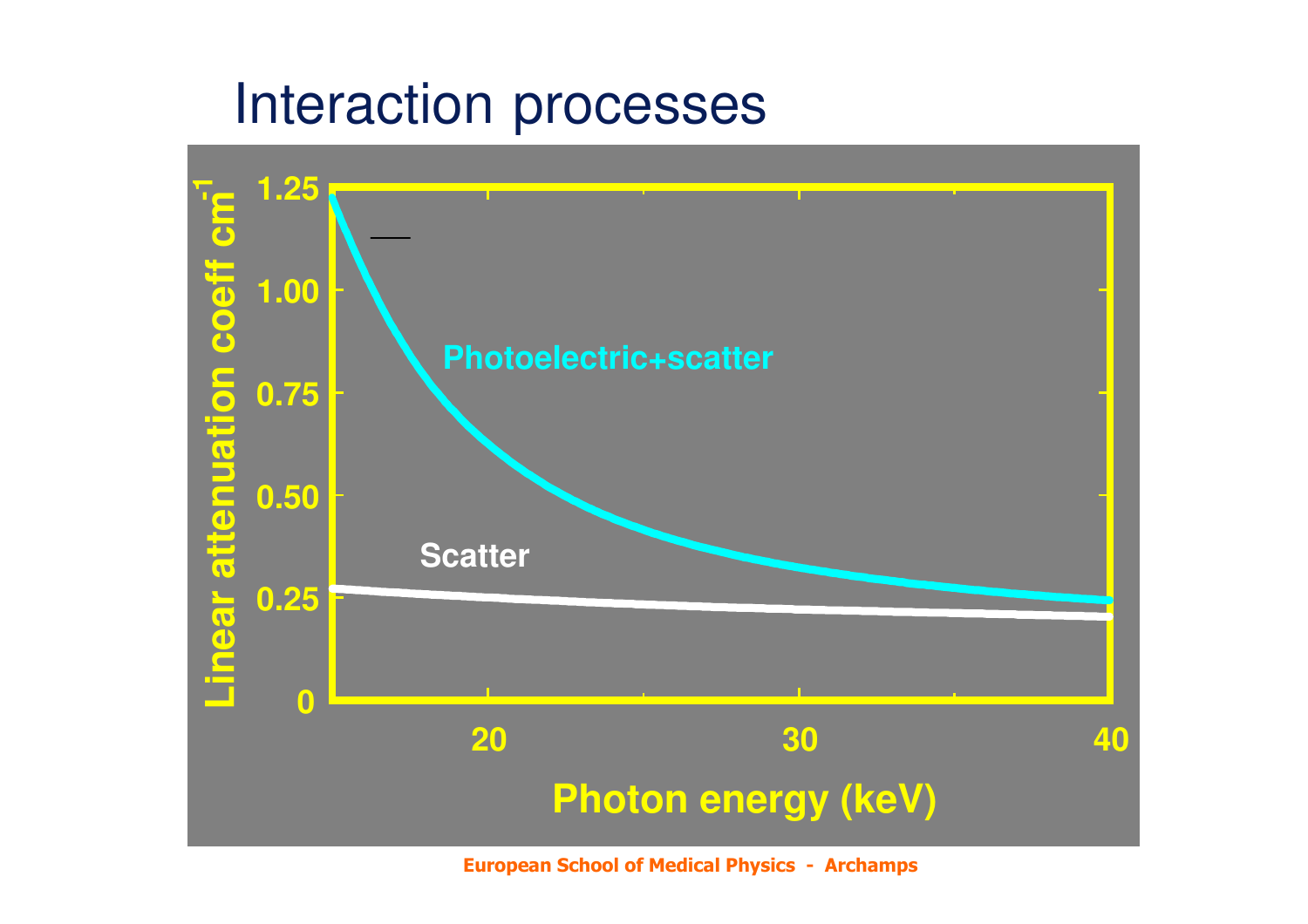### Scatter processes

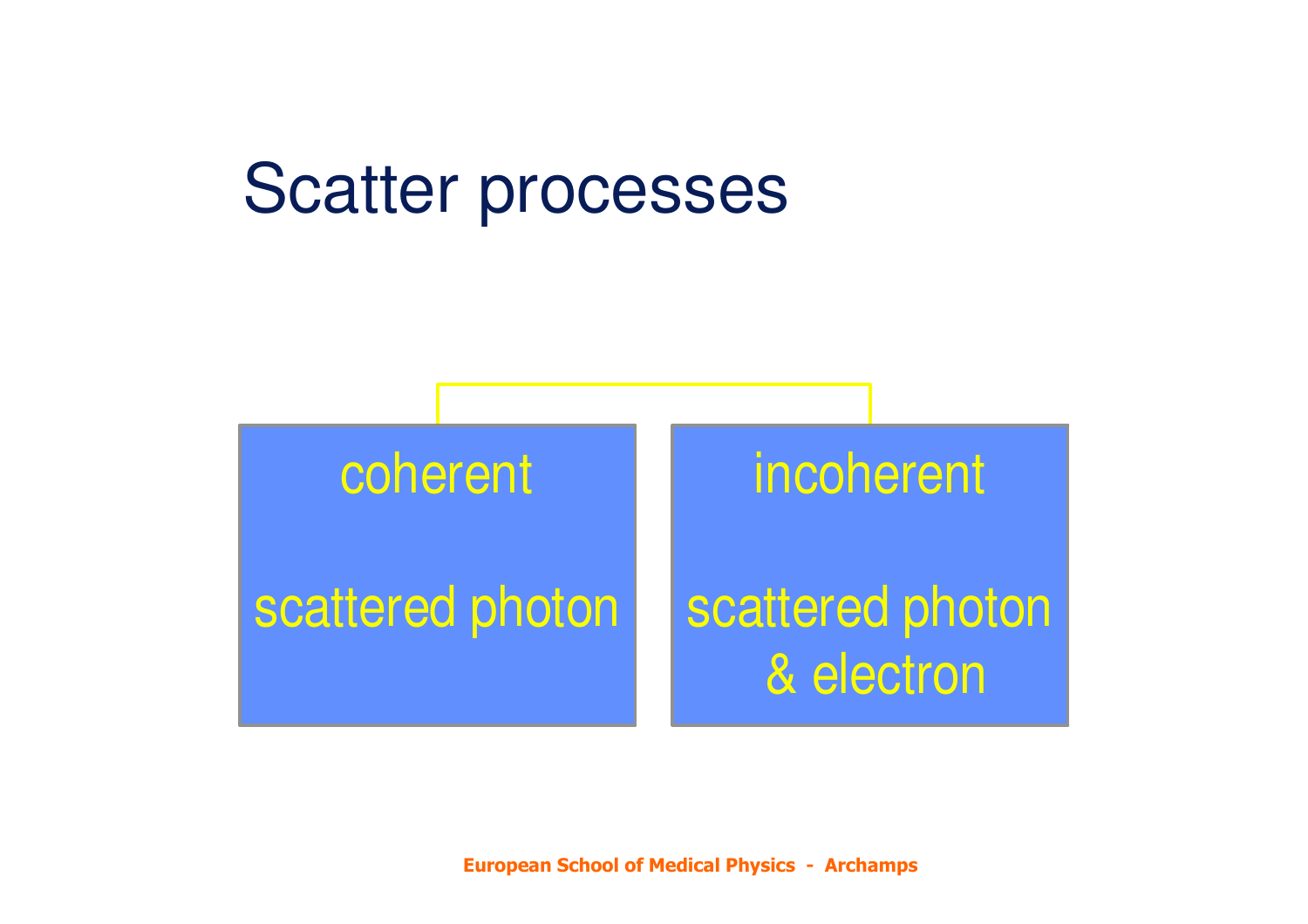### Shape of DCS

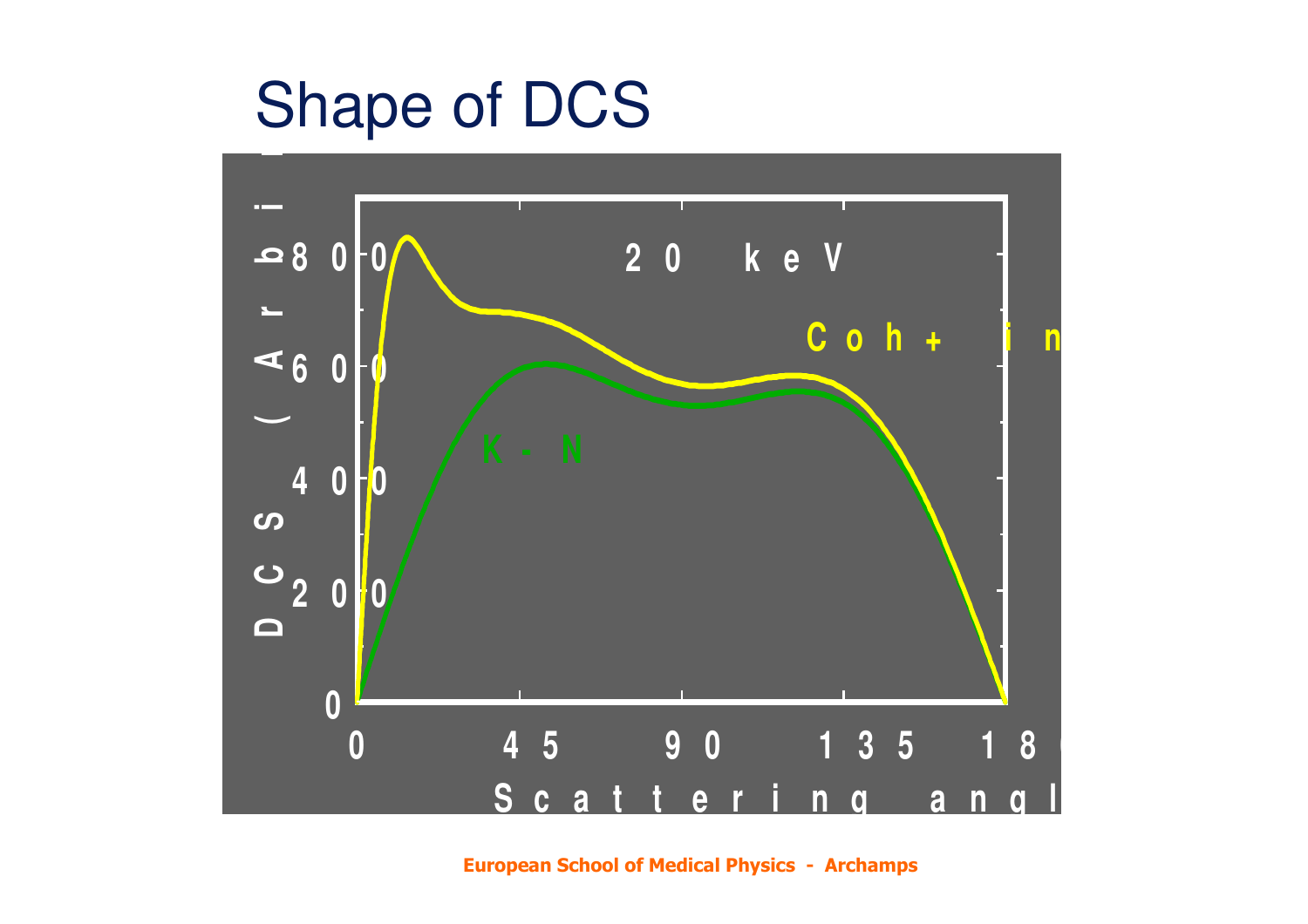Mammography requirements

- $\bullet$ Good contrast
- •Good resolution
- $\bullet$ Low dose
- $\bullet$ Low noise
- •Large dynamic range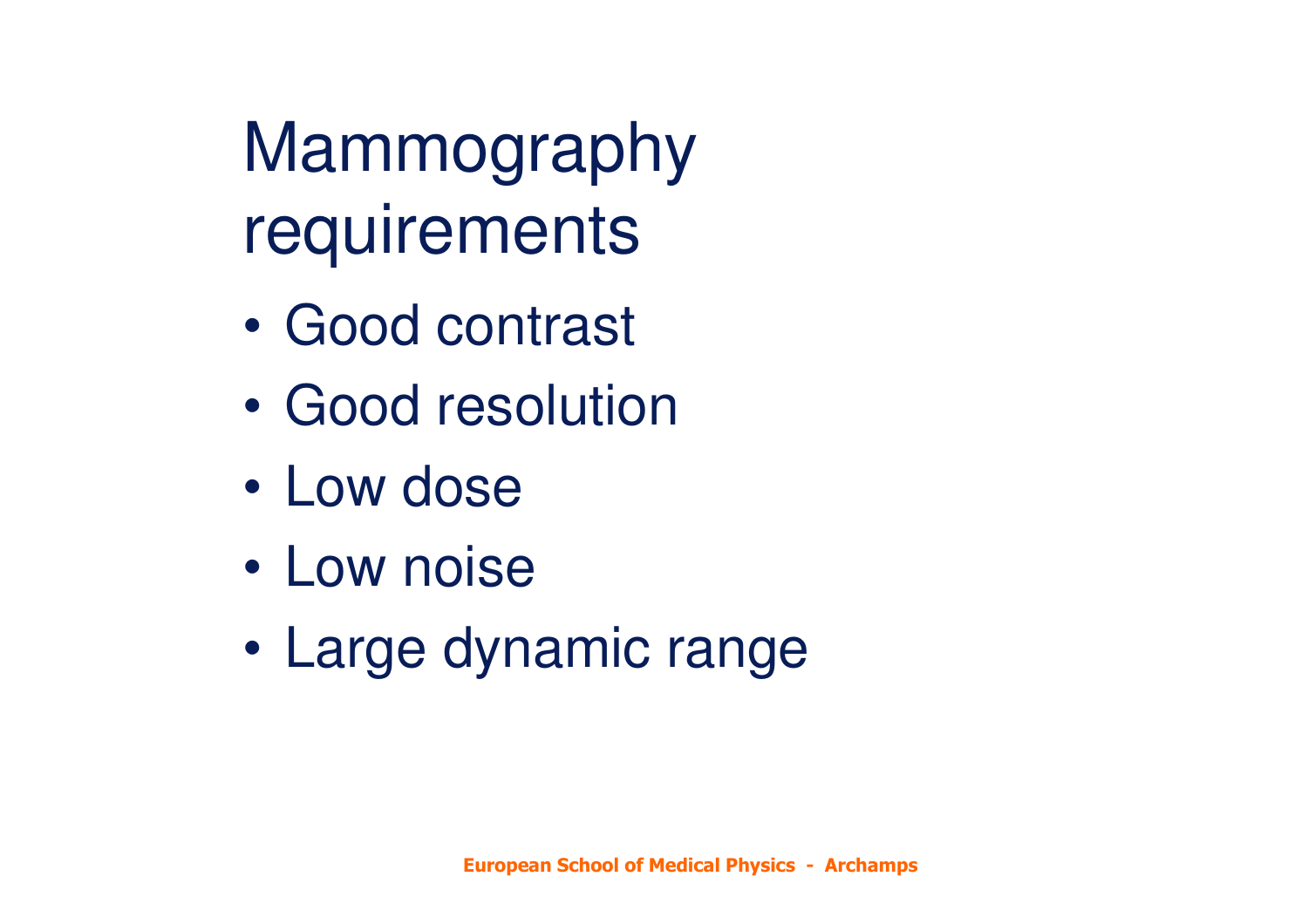# Factors affecting contrast

- $\bullet$ Object and background
- •Transmitted X-ray spectrum
- $\bullet$ Image receptor
- $\bullet$ **Scatter**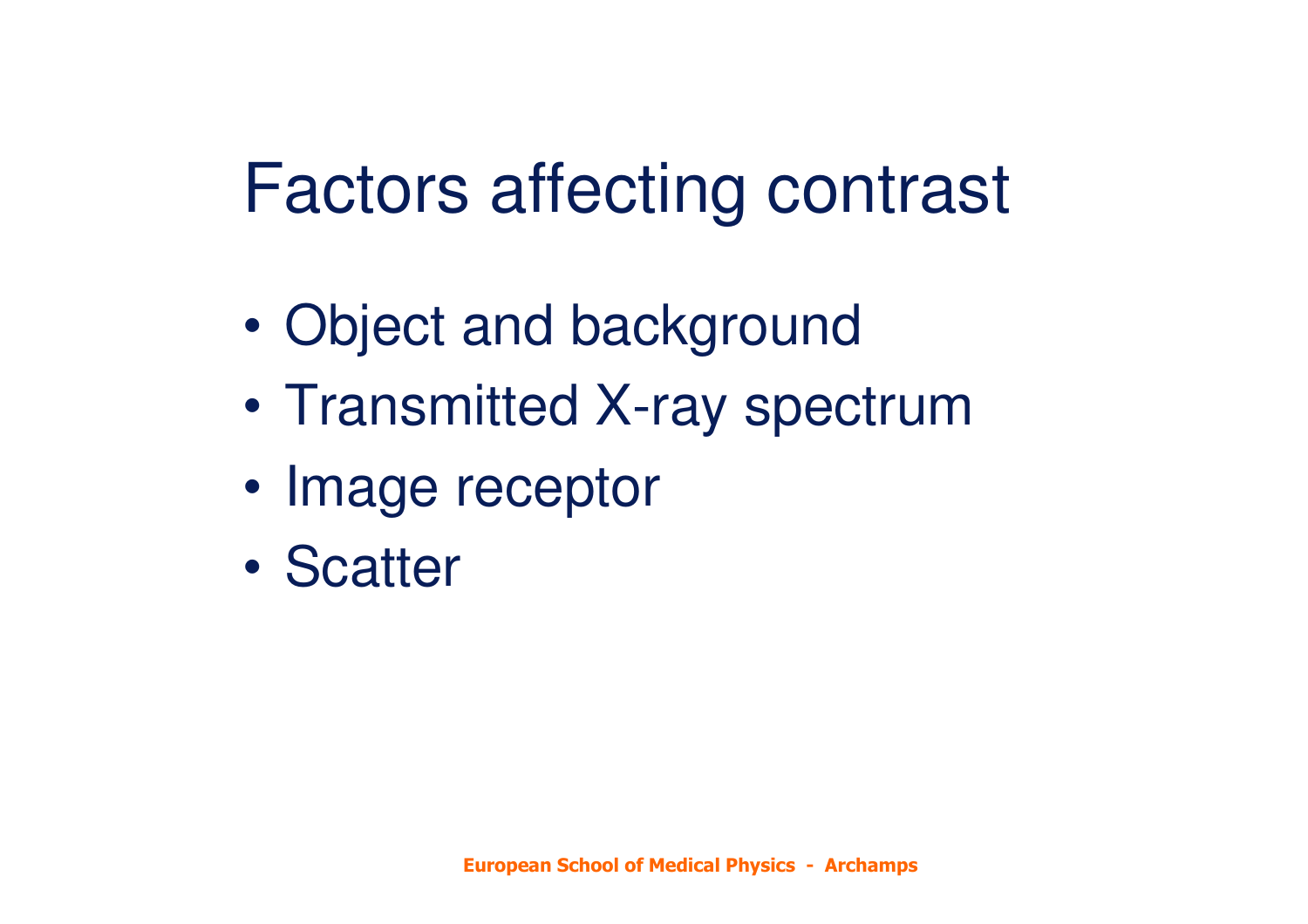### Mammographic contrast

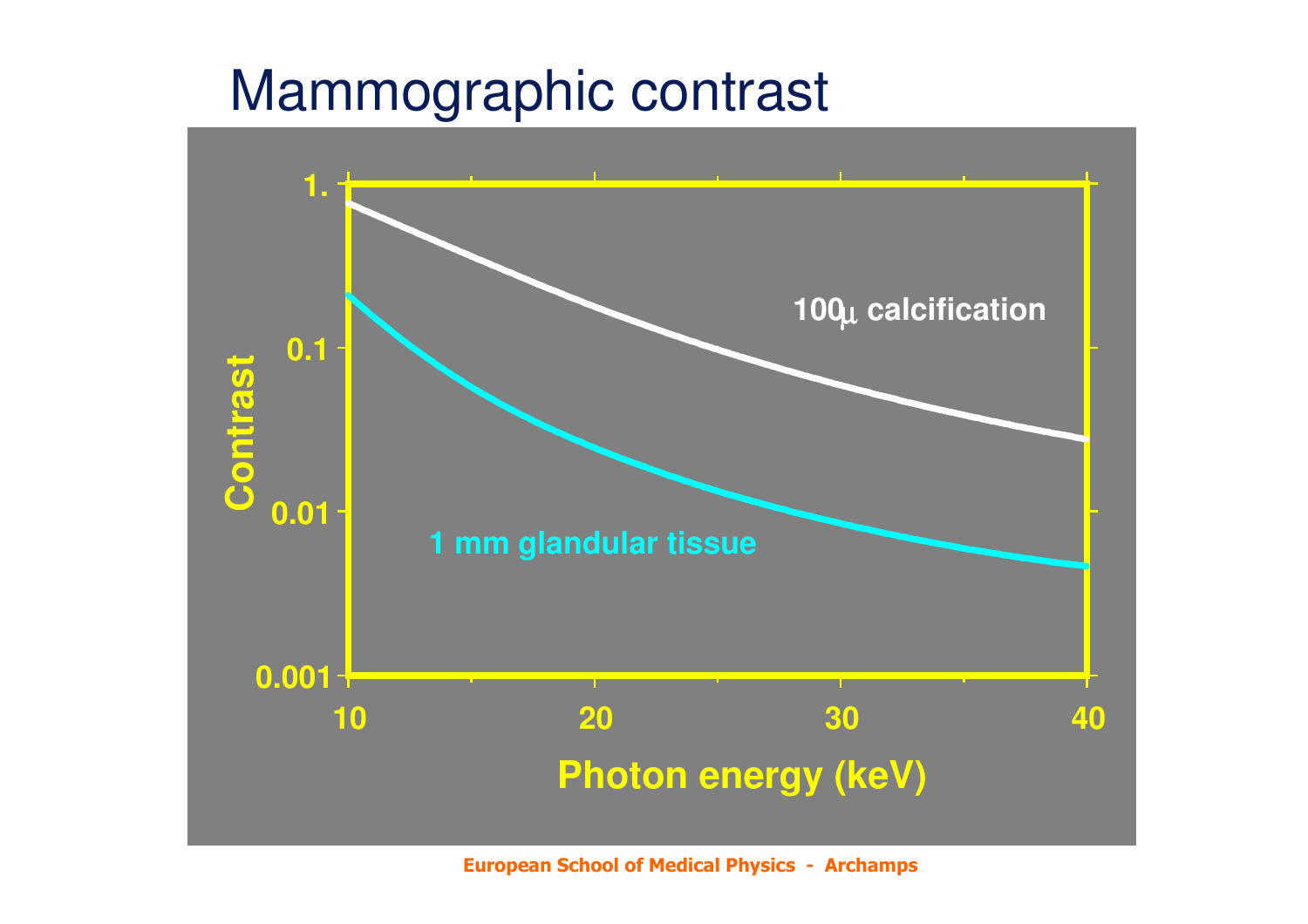Factors affecting unsharpness

- $\bullet$ Focal spot size
- •Imaging geometry
- $\bullet$ Receptor unsharpness
- $\bullet$ Patient movement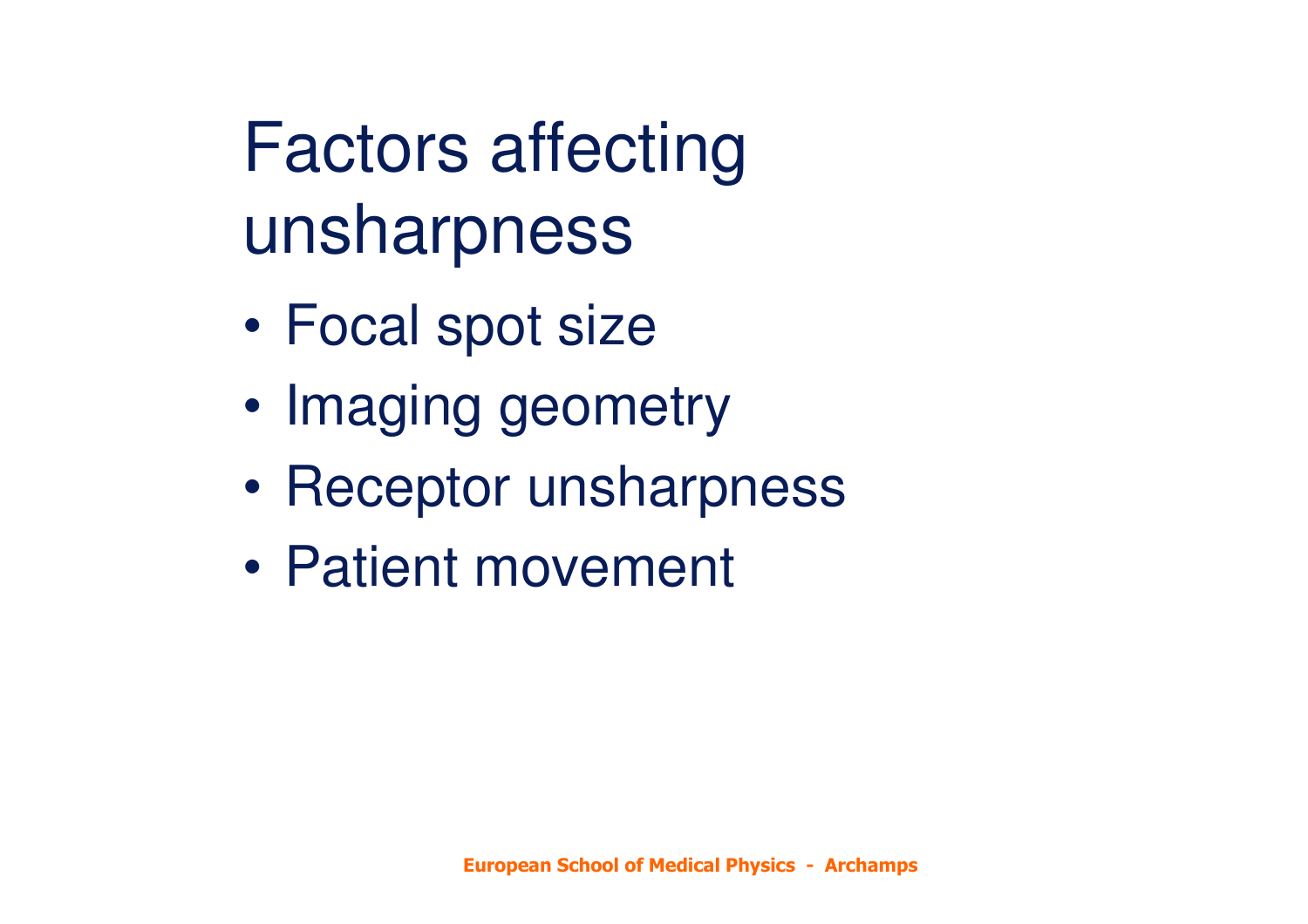# Factors affecting dose

- $\bullet$ Breast thickness
- •Breast composition
- $\bullet$ Photon spectrum
- $\bullet$ Receptor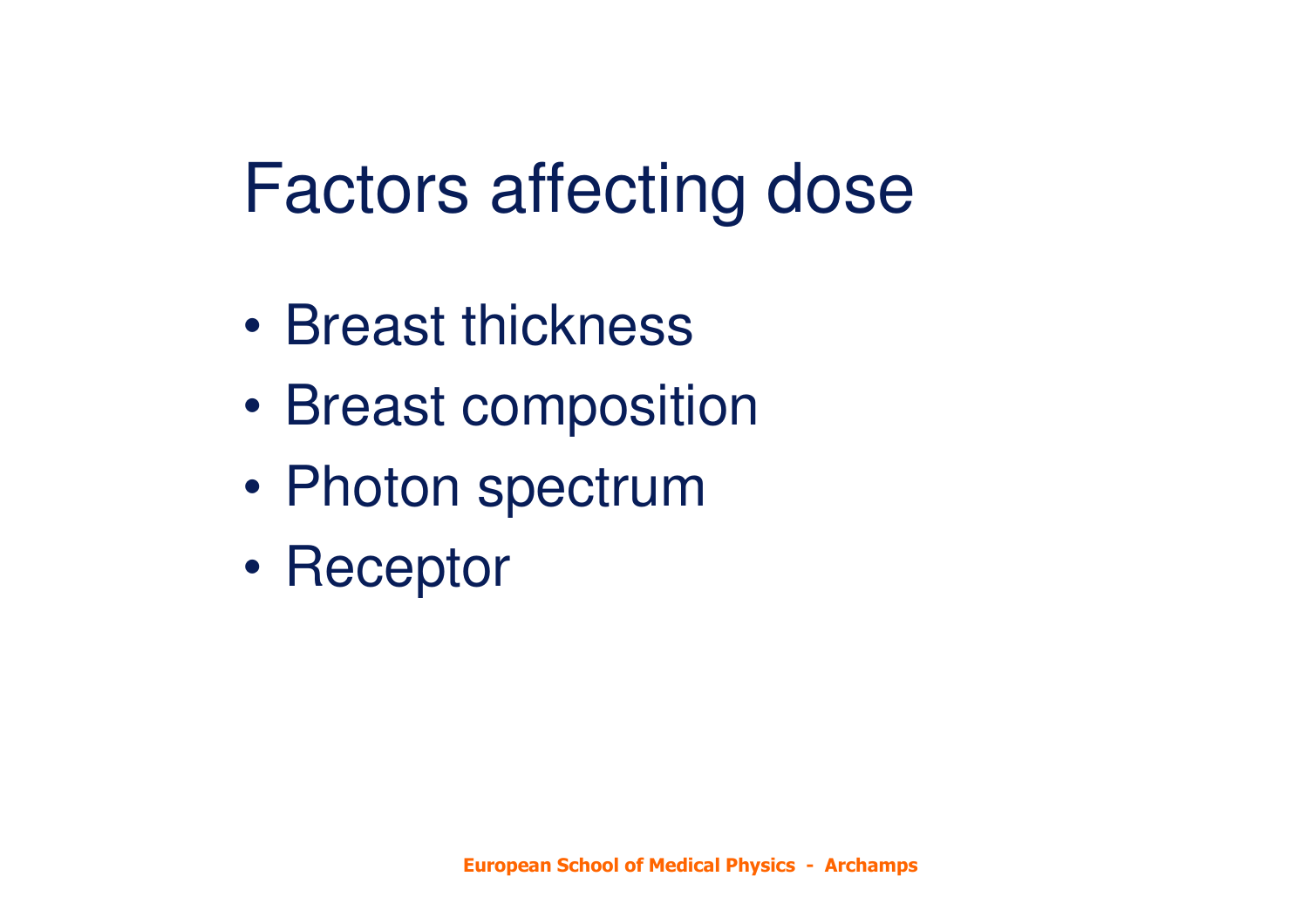### Primary transmission through breast



European School of Medical Physics - Archamps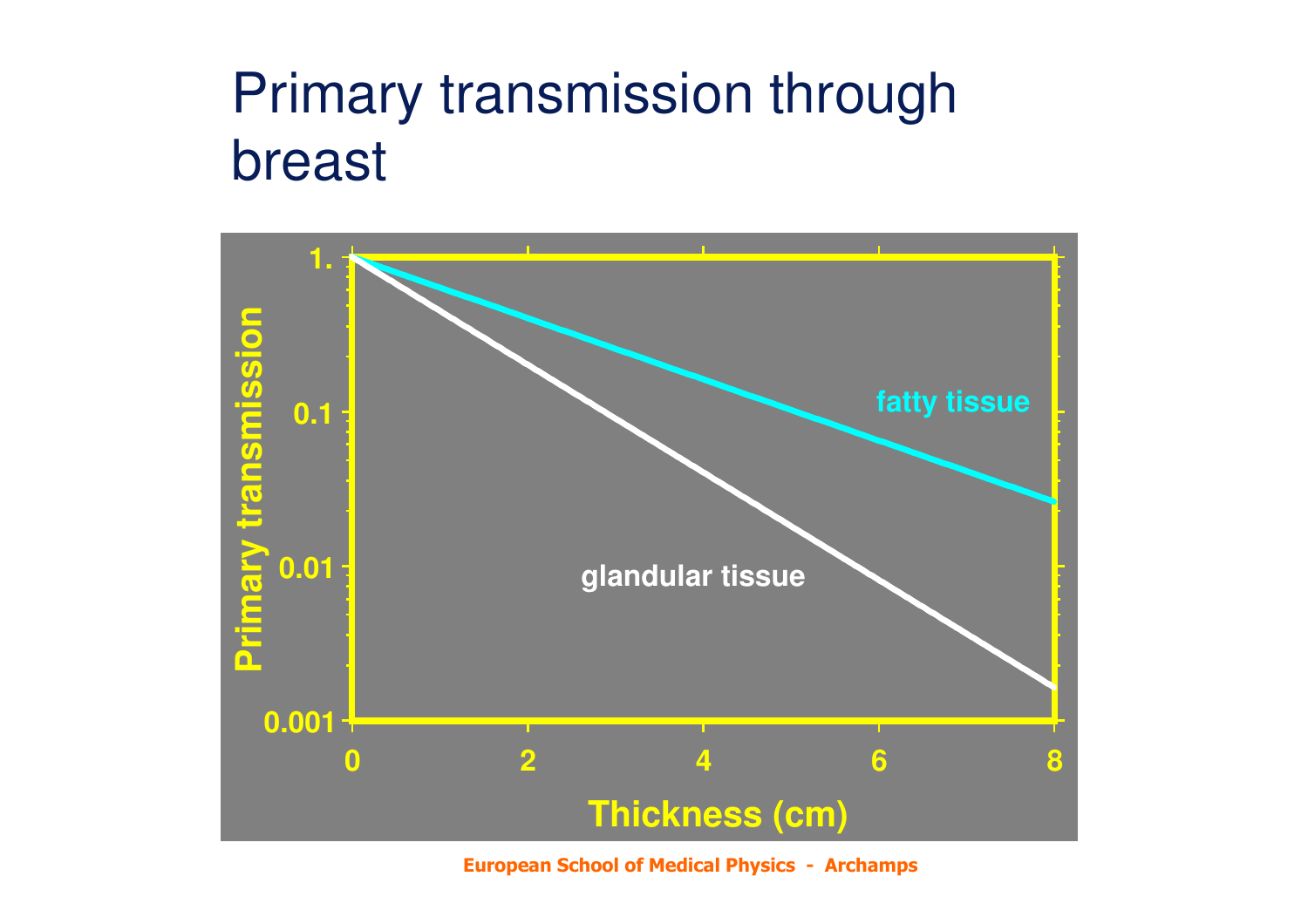# Mean glandular dose

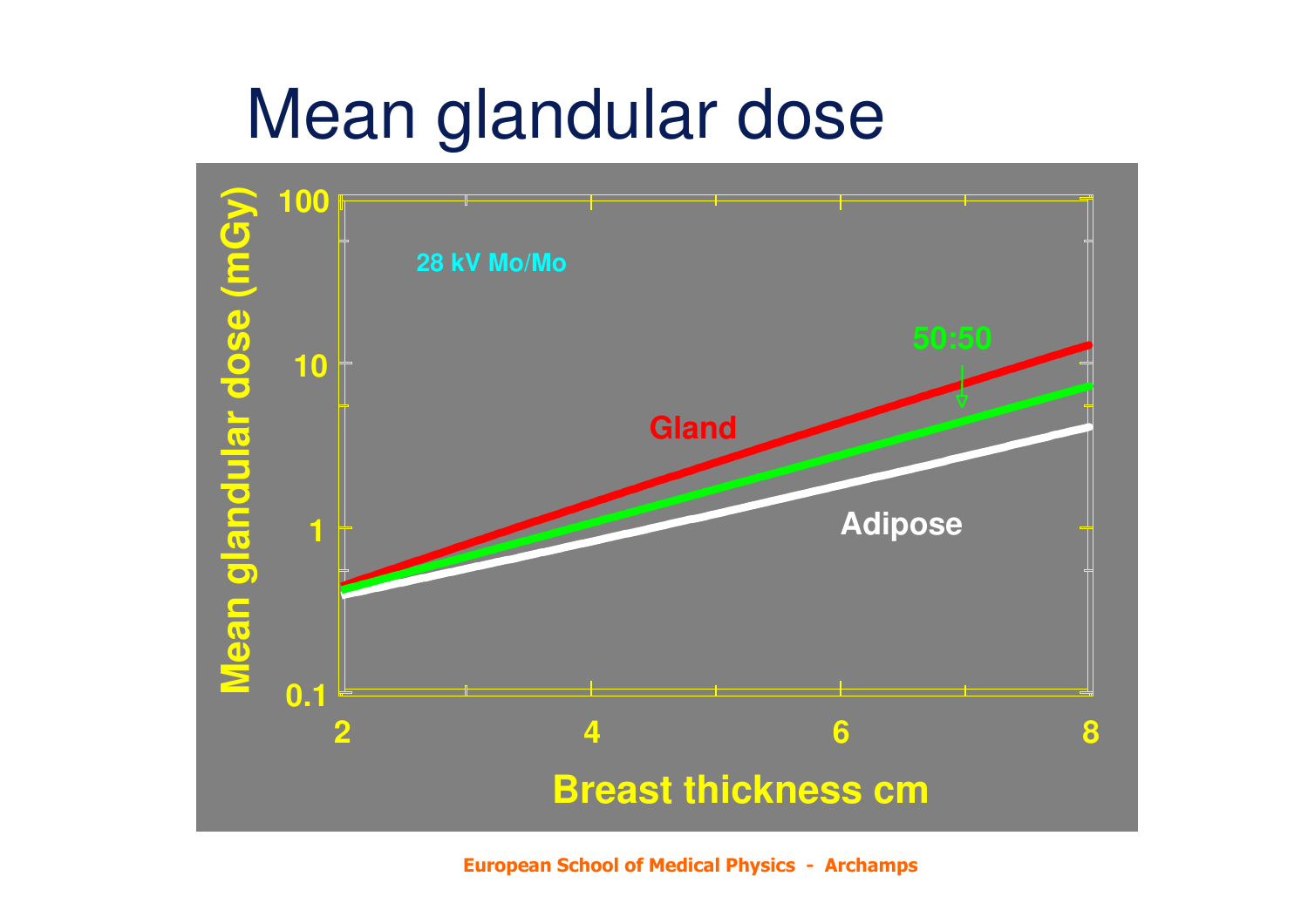# Factors affecting noise

- $\bullet$ Quantum mottle
- •Light photons
- $\bullet$ Screen structure
- $\bullet$ Film granularity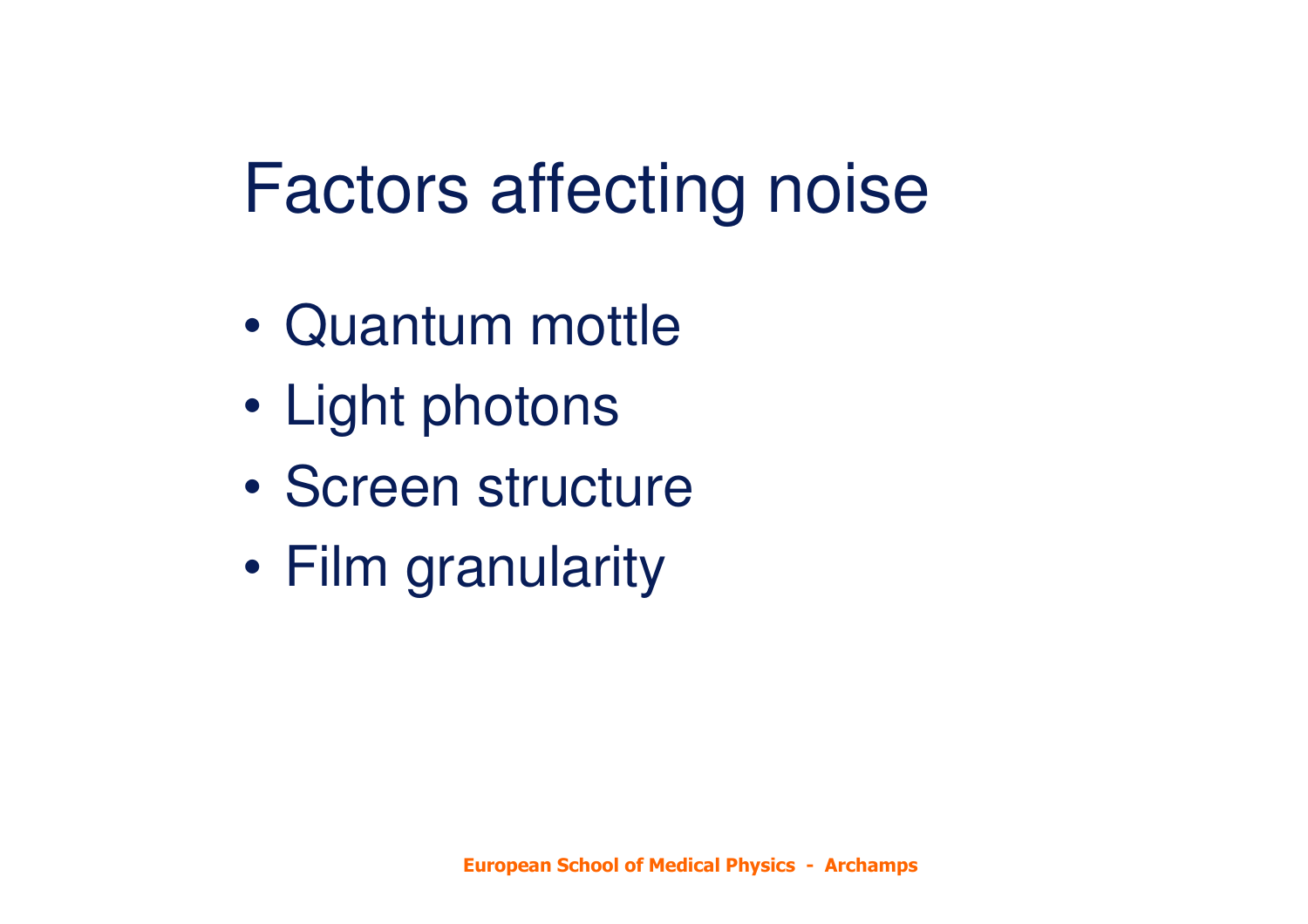### Quantum mottle vs energy

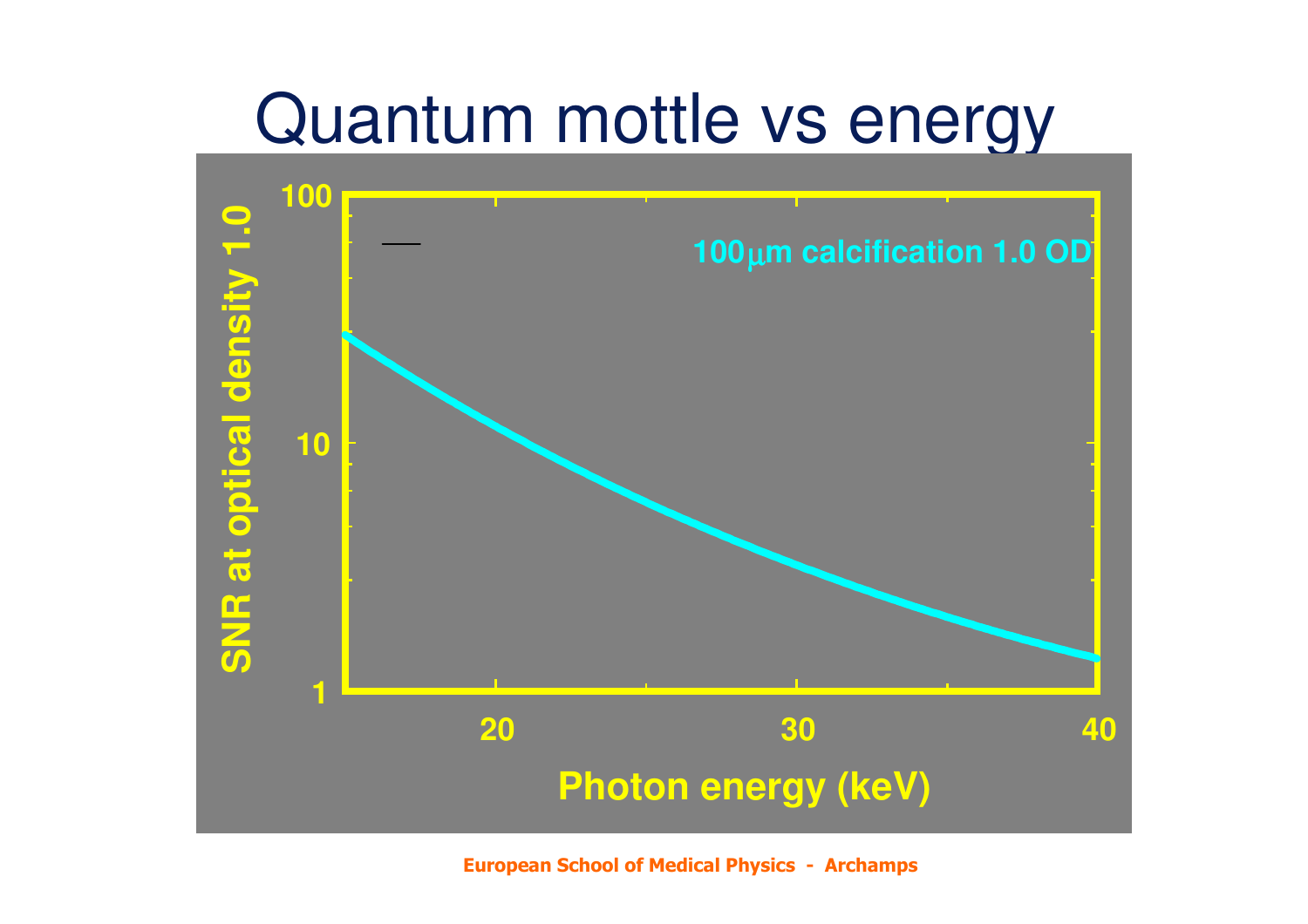

### Mammographic X-ray set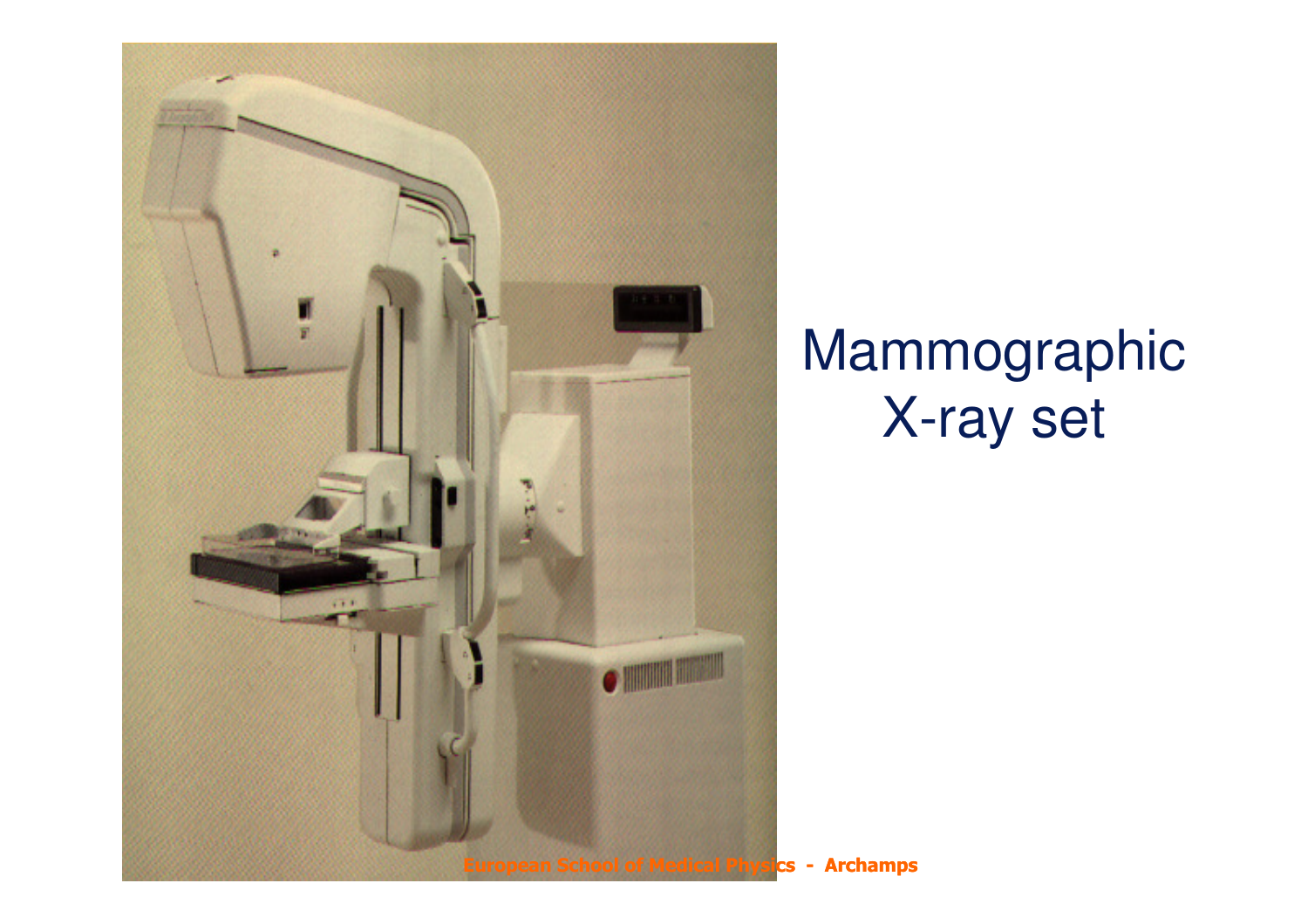### Optimal energies for mammography

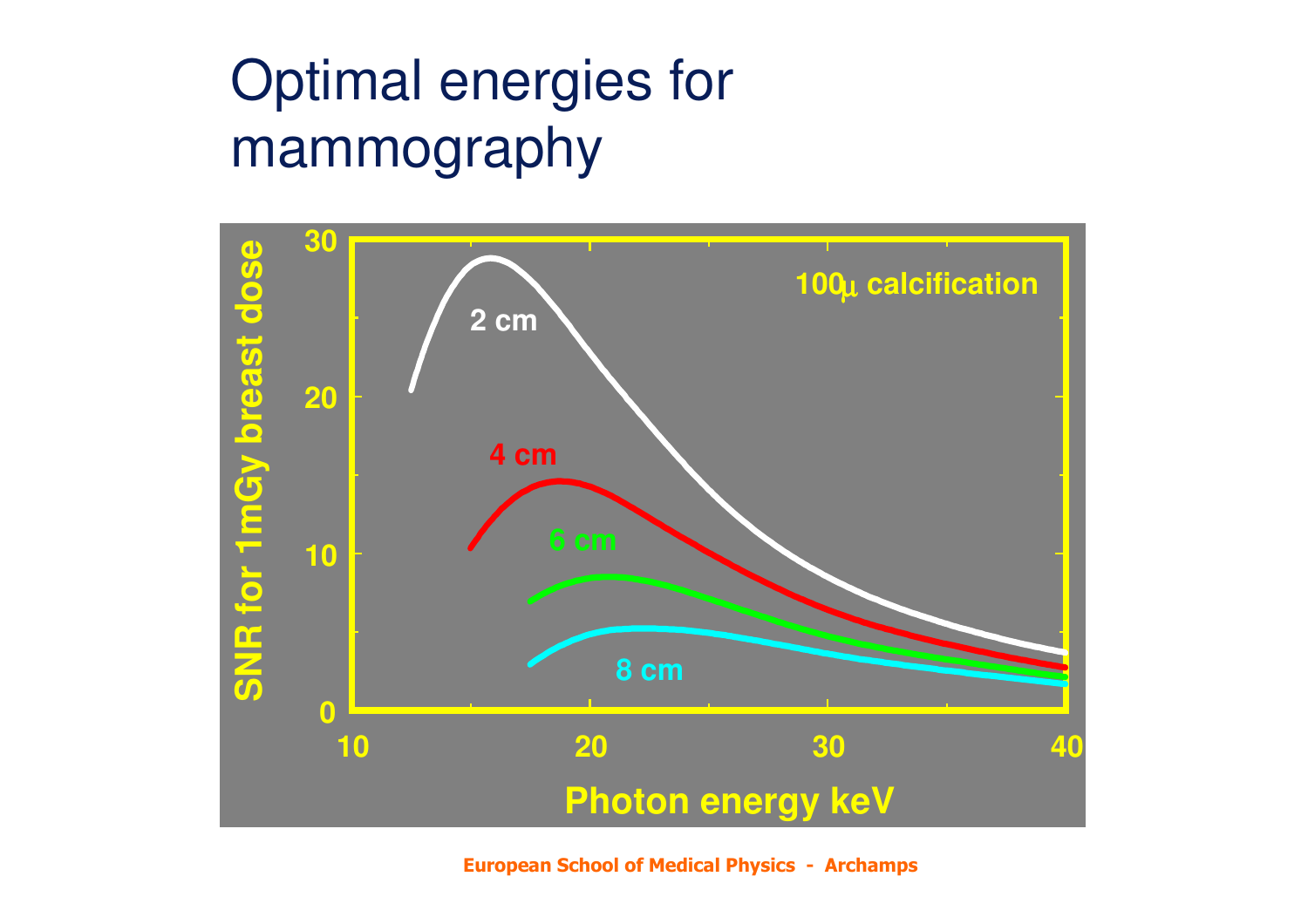### Mo/Mo spectra



European School of Medical Physics - Archamps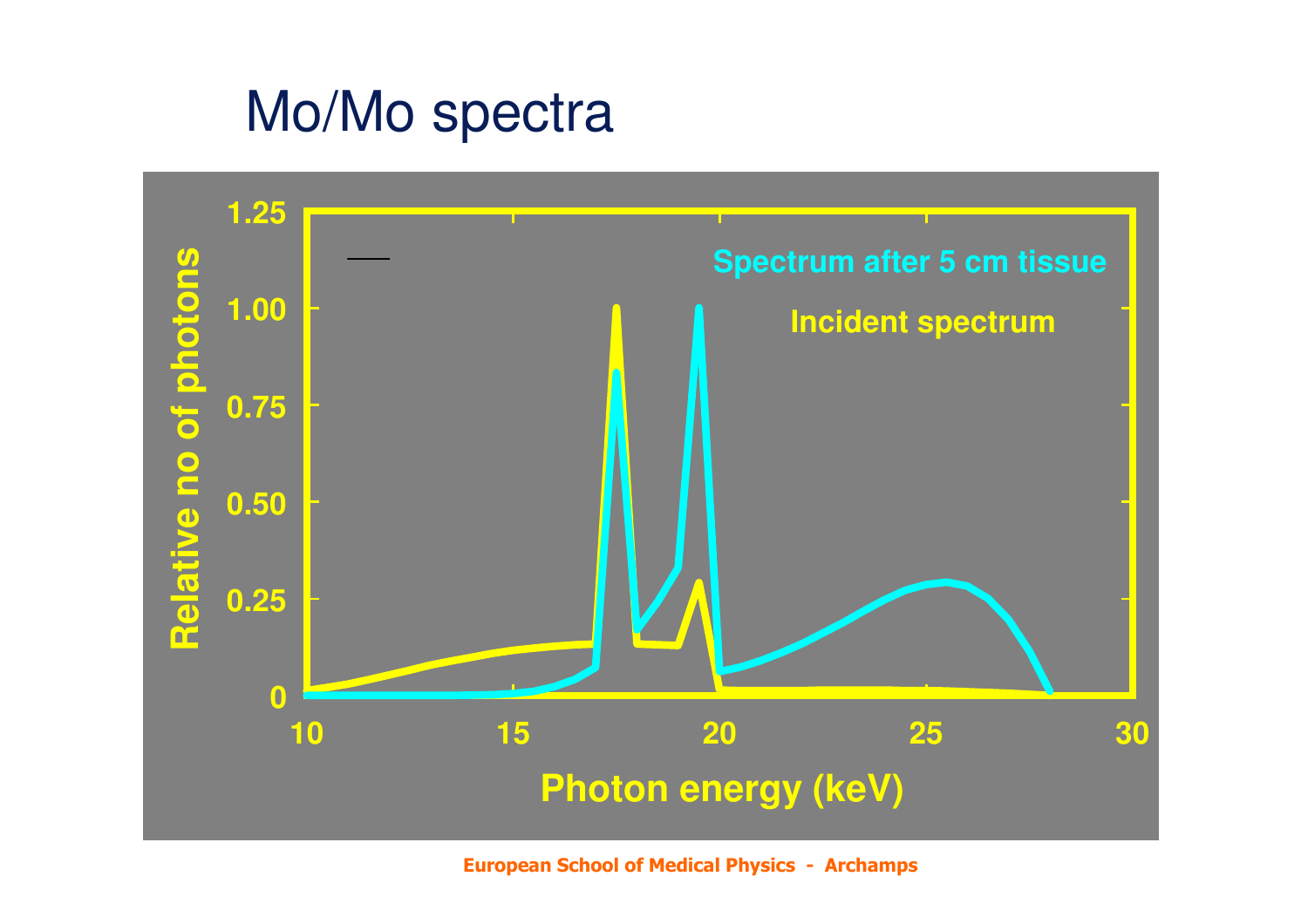### K-edge filter - 30 micron Mo



European School of Medical Physics - Archamps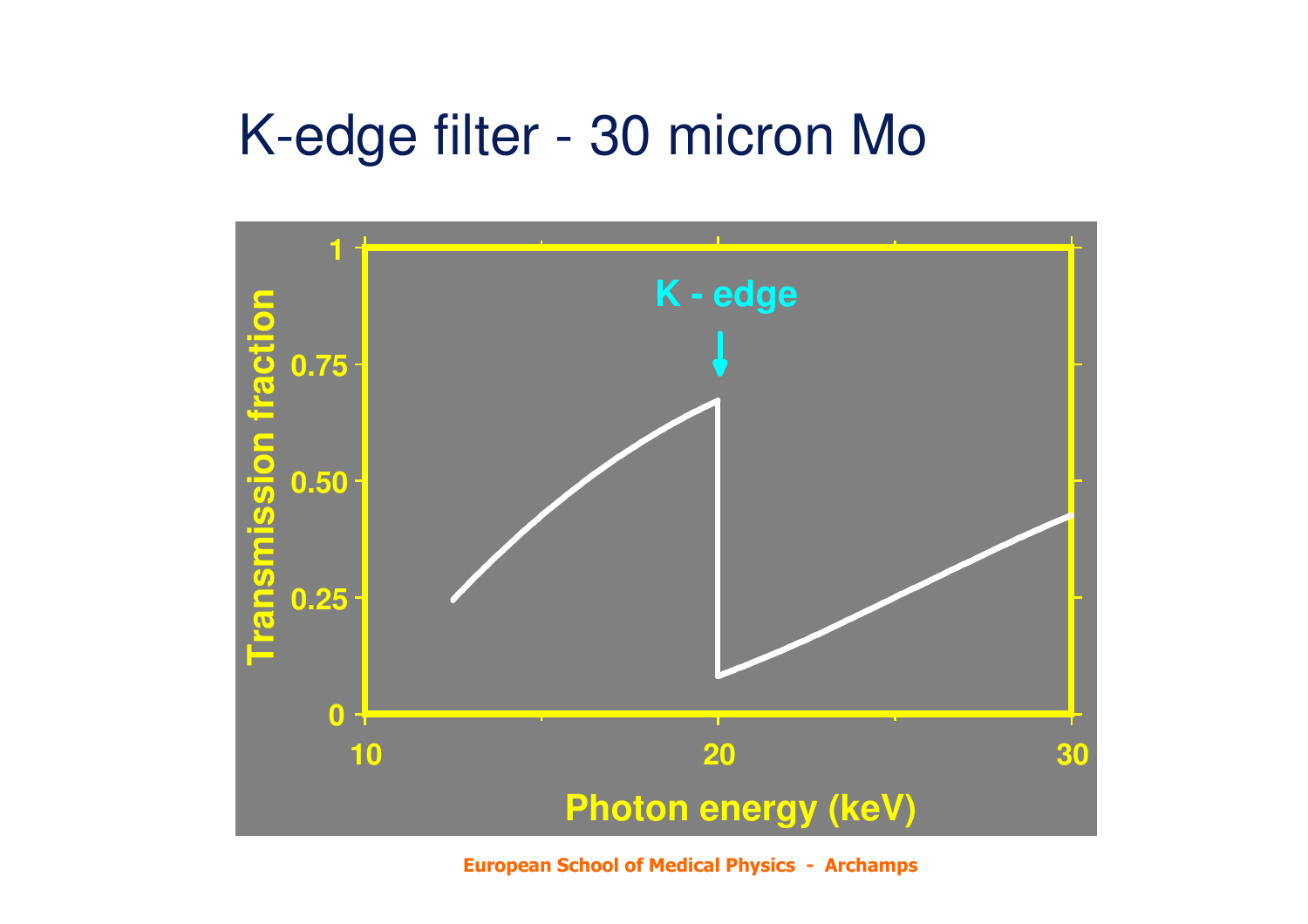

# Mo 20.0 keVRh 23.3 keV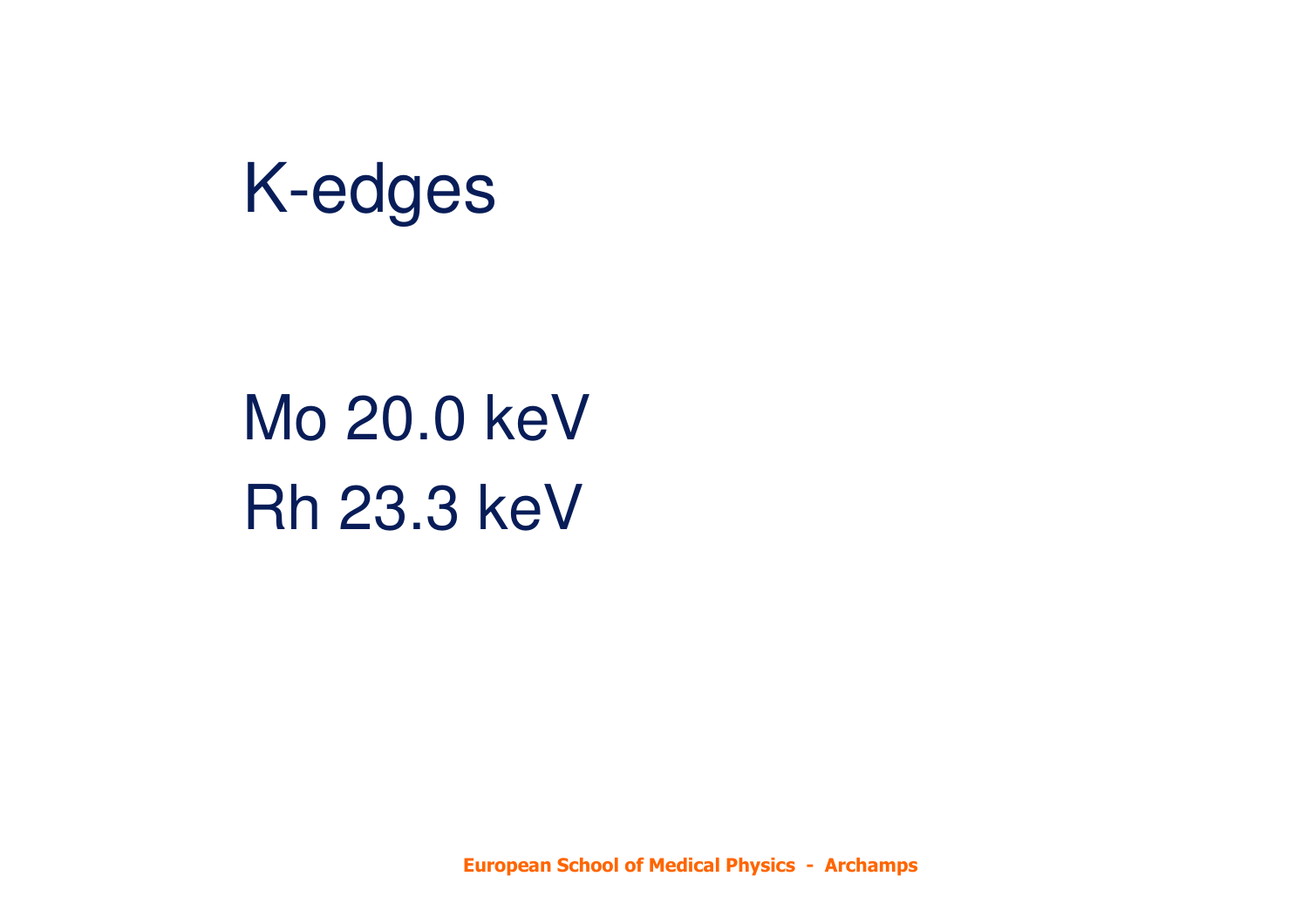### Rh/Rh spectra



European School of Medical Physics - Archamps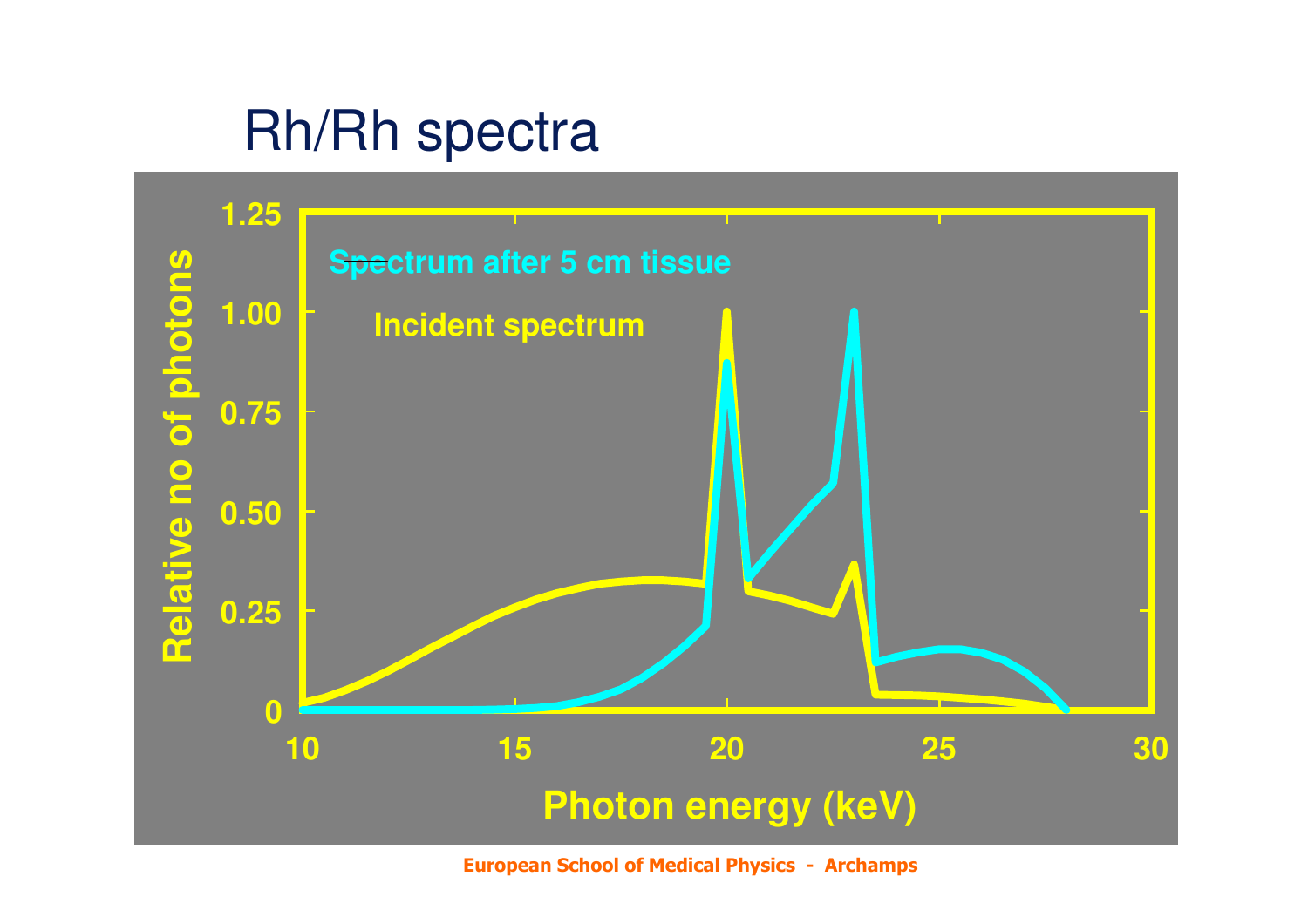#### 8cm breast 10% glandularity



European School of Medical Physics - Archamps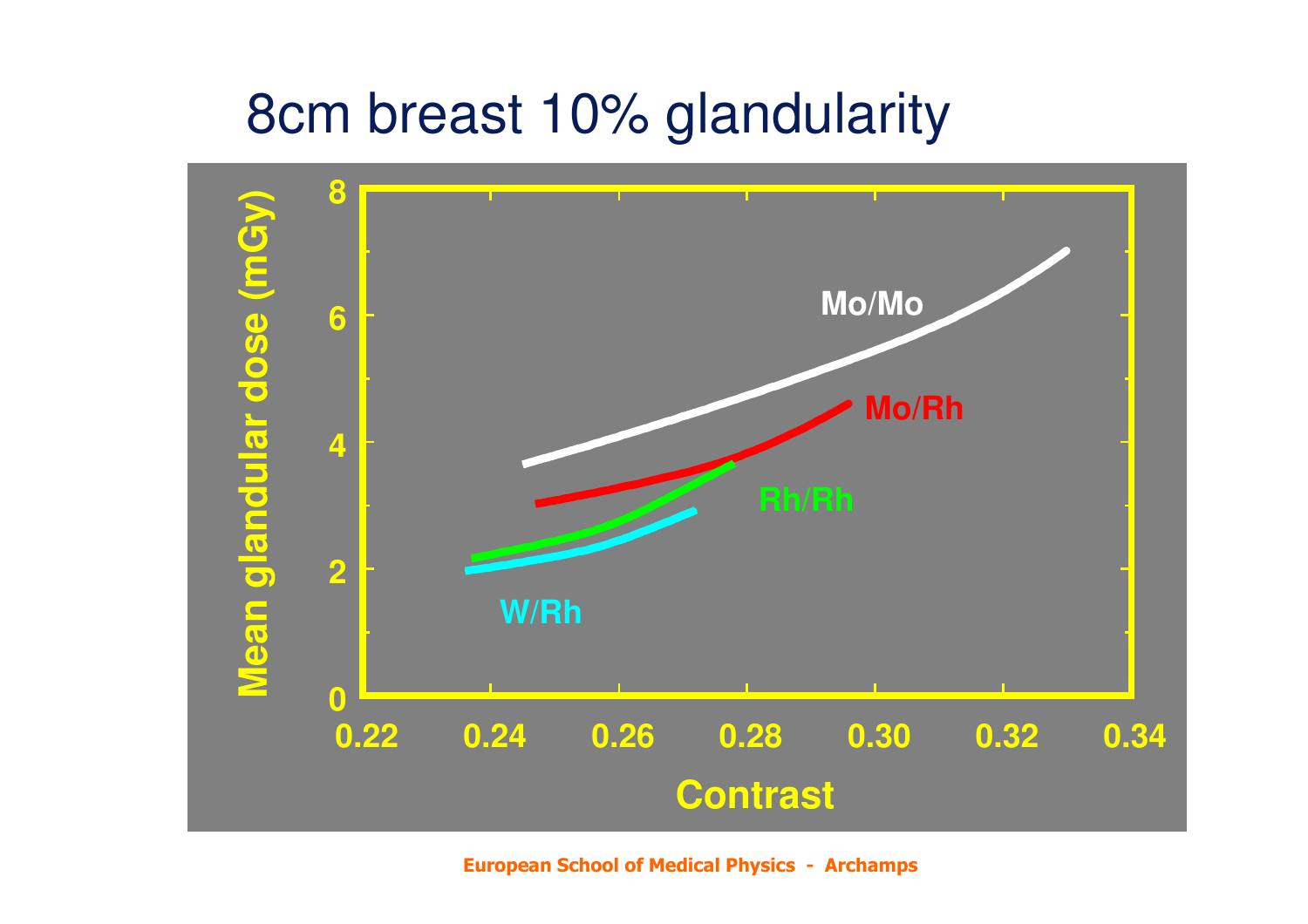Spectra for screen/film mammography

- • Cannot match Mo/Mo for high contrast
- • Other spectra offer dose savings at lower contrast
- • Optimum spectrum varies with breast thickness and glandularity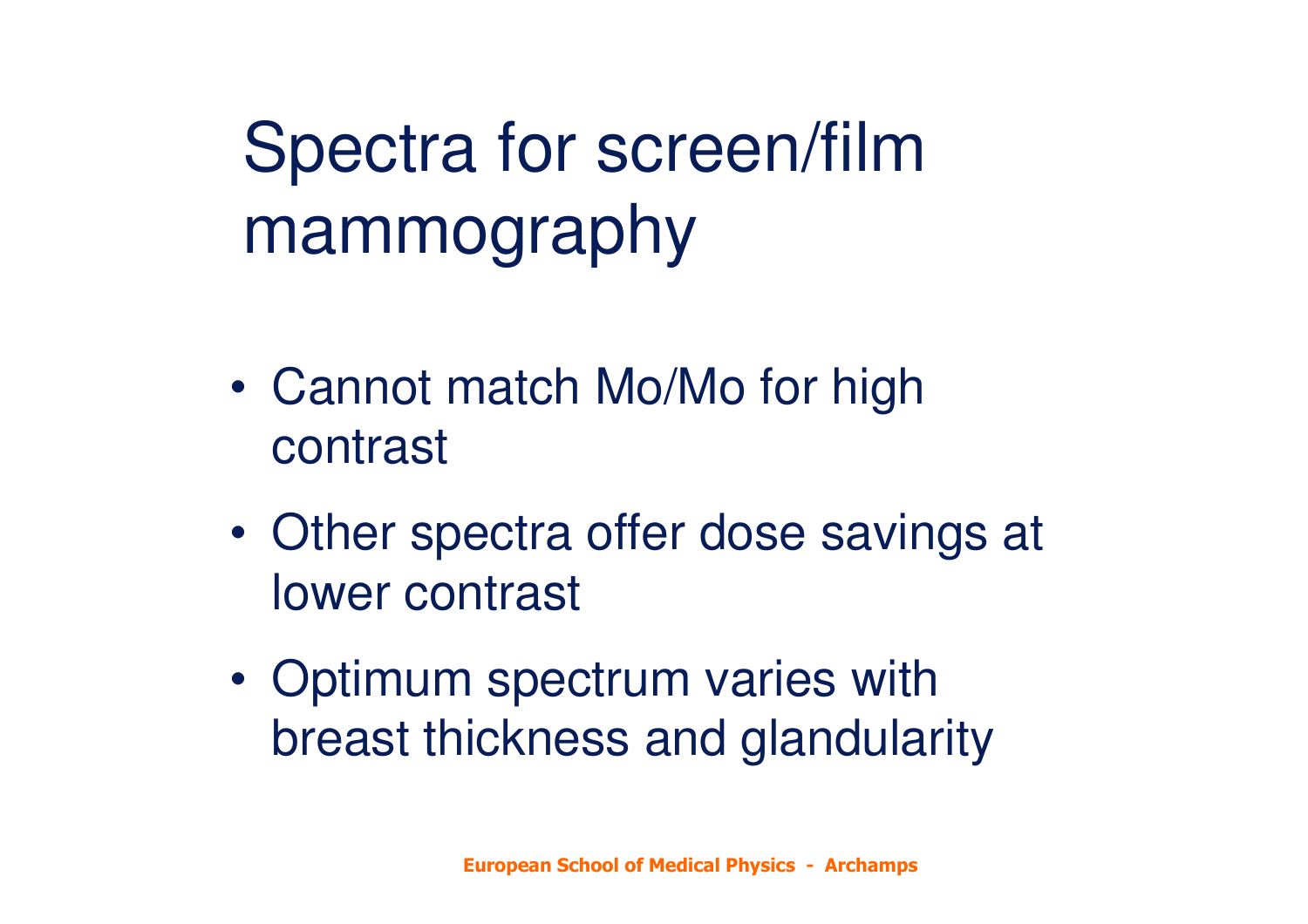### Unsharpness combinations

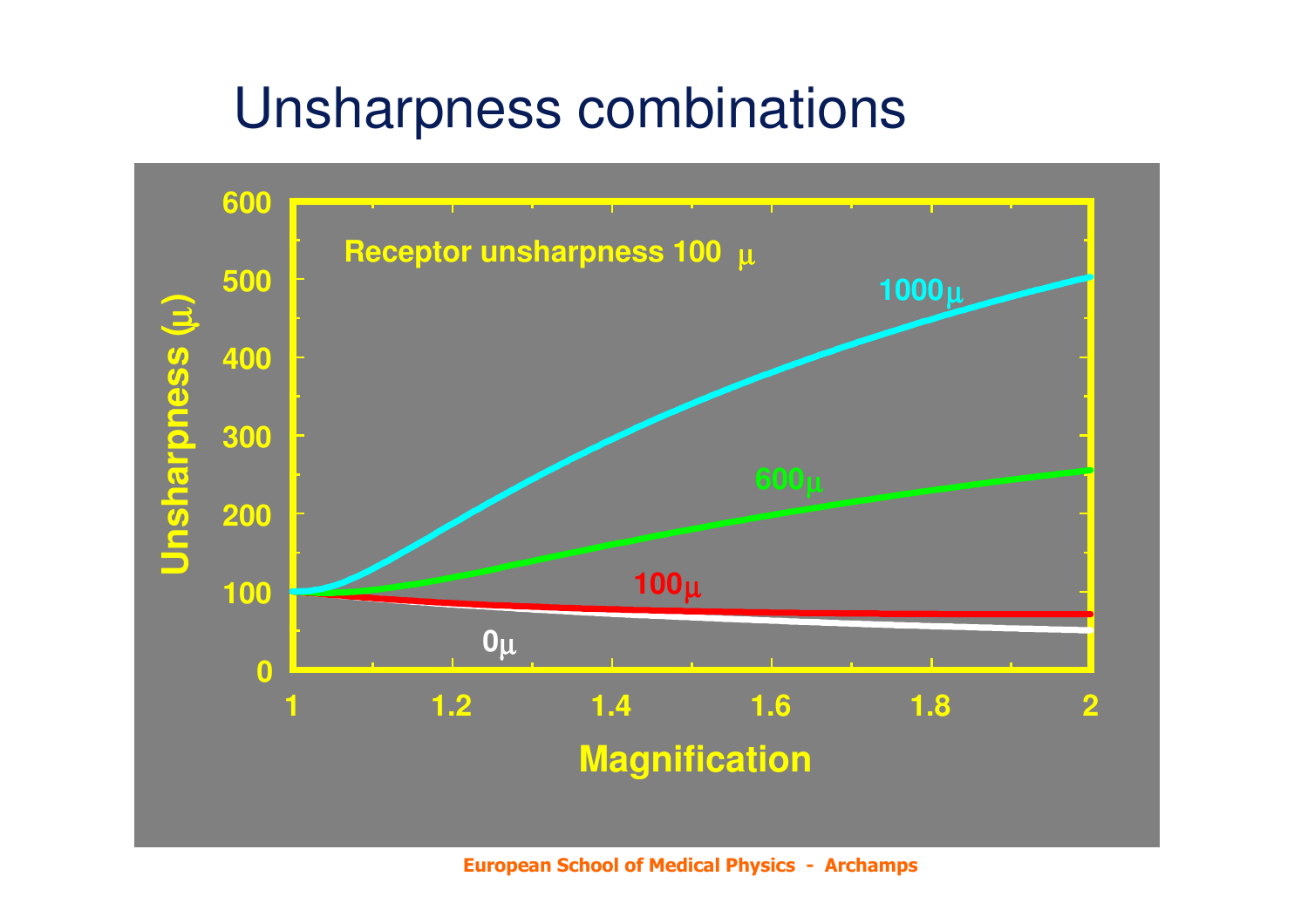Focal spot sizes and geometry

- $\bullet$  Contact mammography
	- – focal spot size 0.3 mm (measured)
	- –focus film distance 65 cm
	- – minimize gap between breast and receptor
- $\bullet$  Magnification mammography
	- –focal spot size 0.15 mm (measured)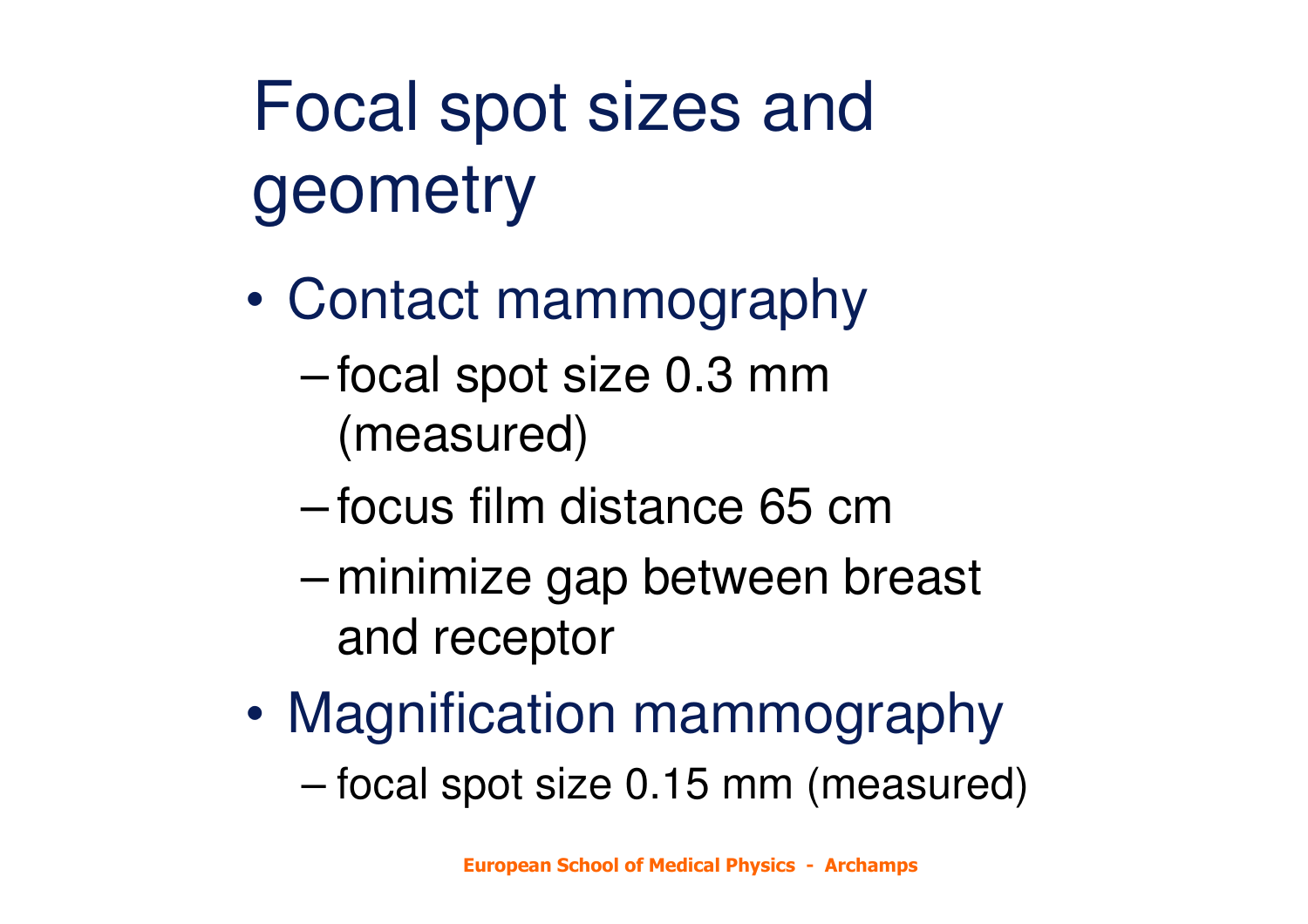# Breast compression

- $\bullet$ Reduced dose
- •Reduced scatter
- $\bullet$ Improved contrast
- $\bullet$ Improved unsharpness
- •Reduced dynamic range
- $\bullet$ Improved visualisation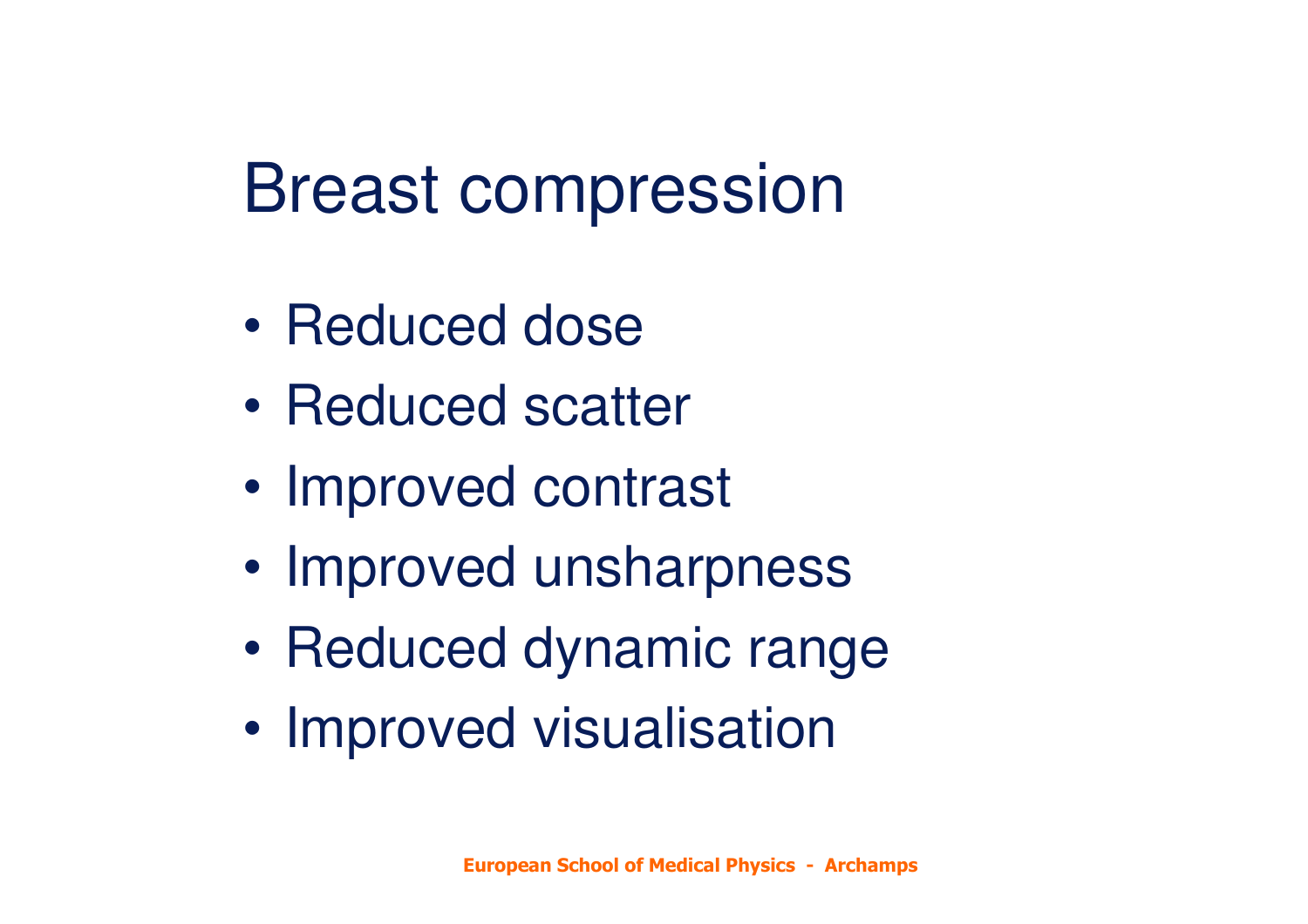### Contrast degradation factor

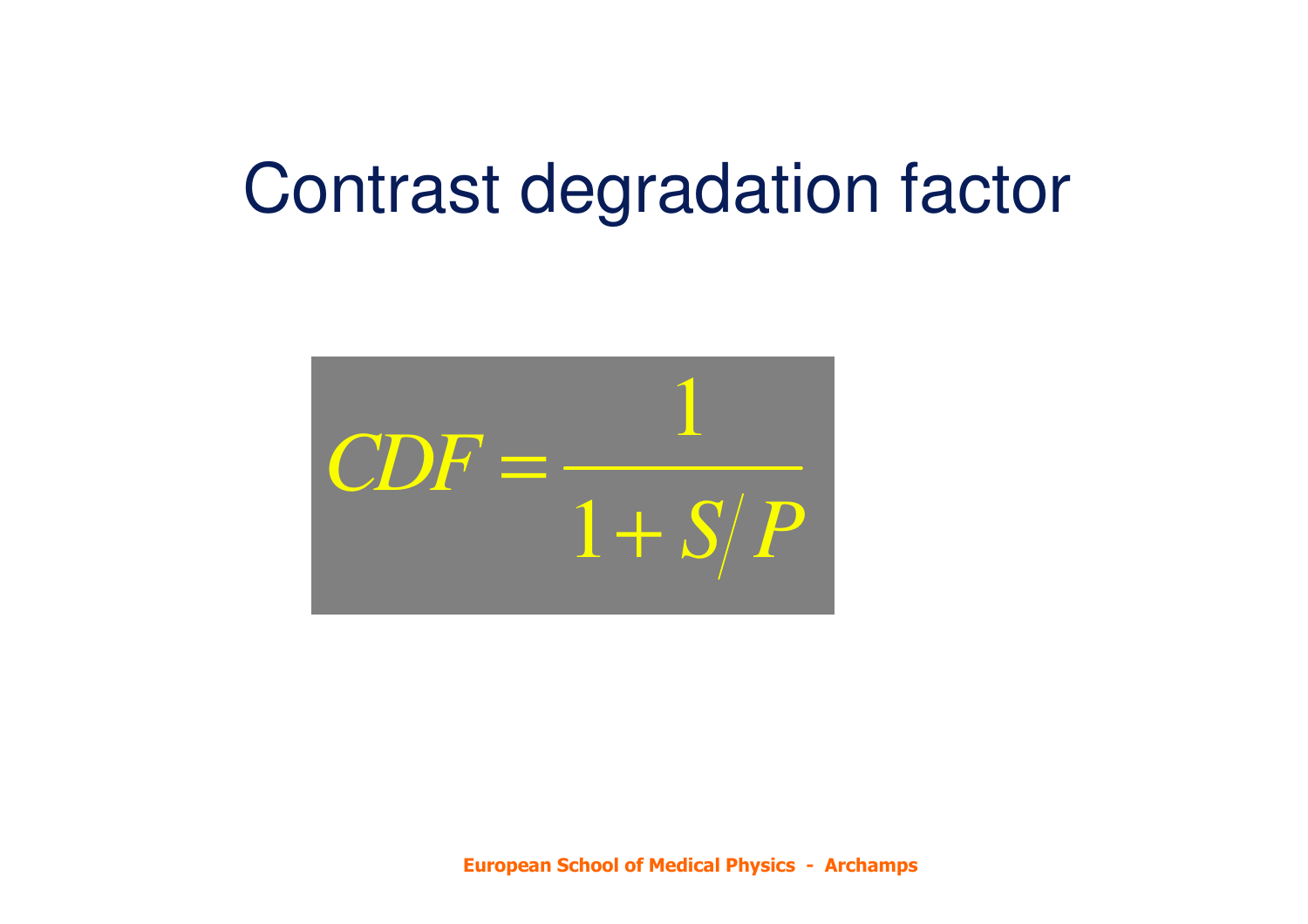### Scatter to primary ratio

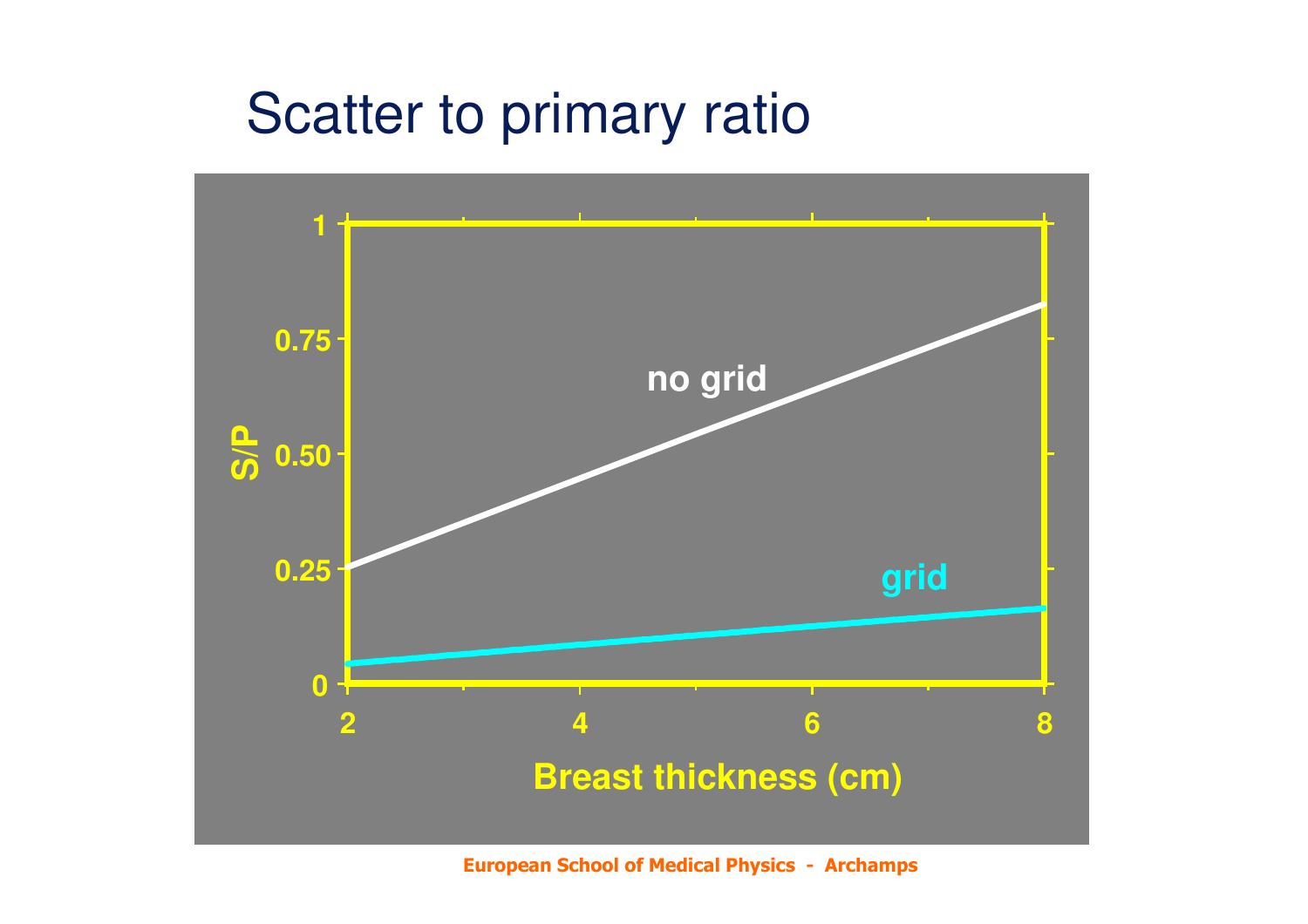#### CIF and BF



European School of Medical Physics - Archamps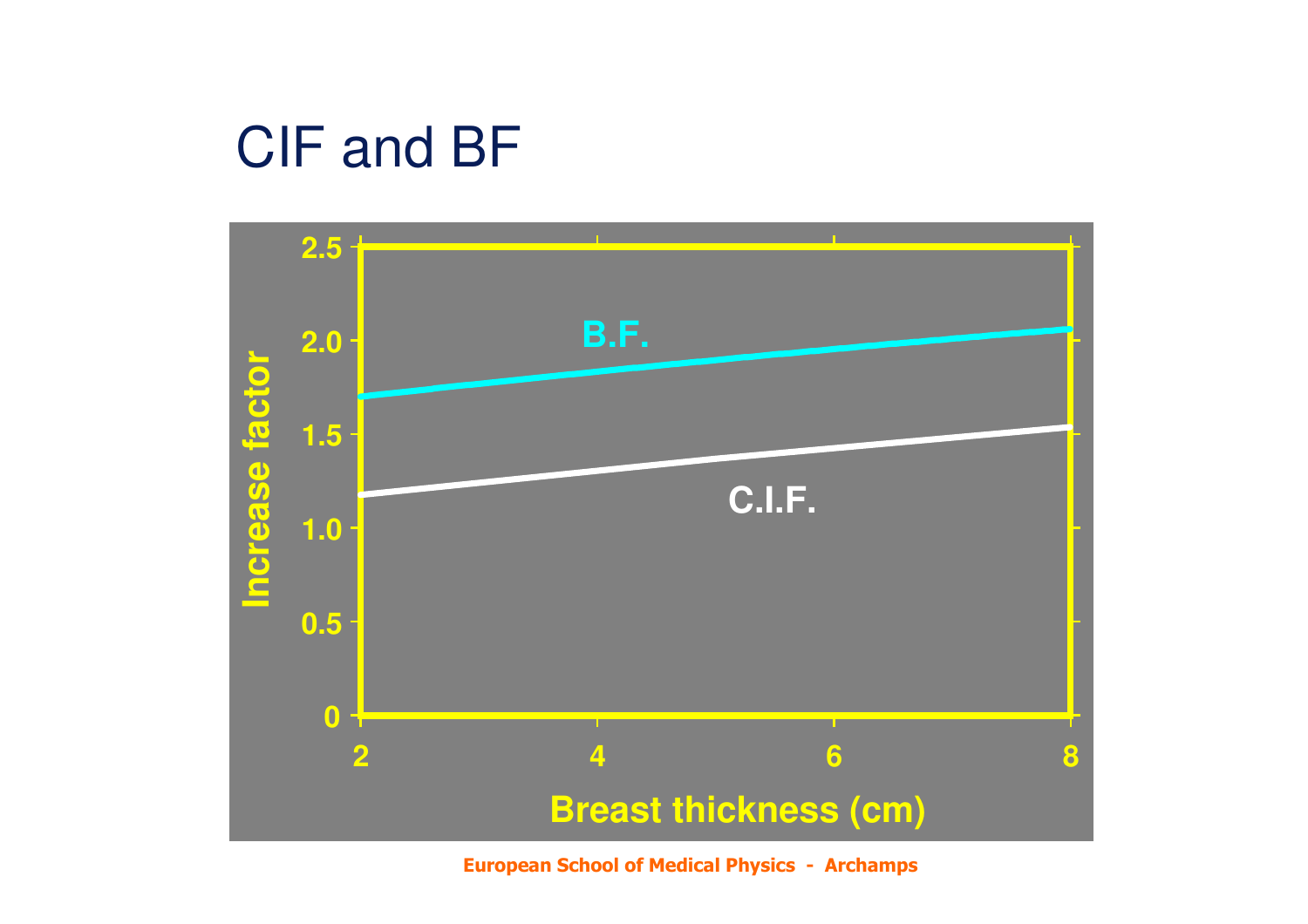### Screen-film receptor

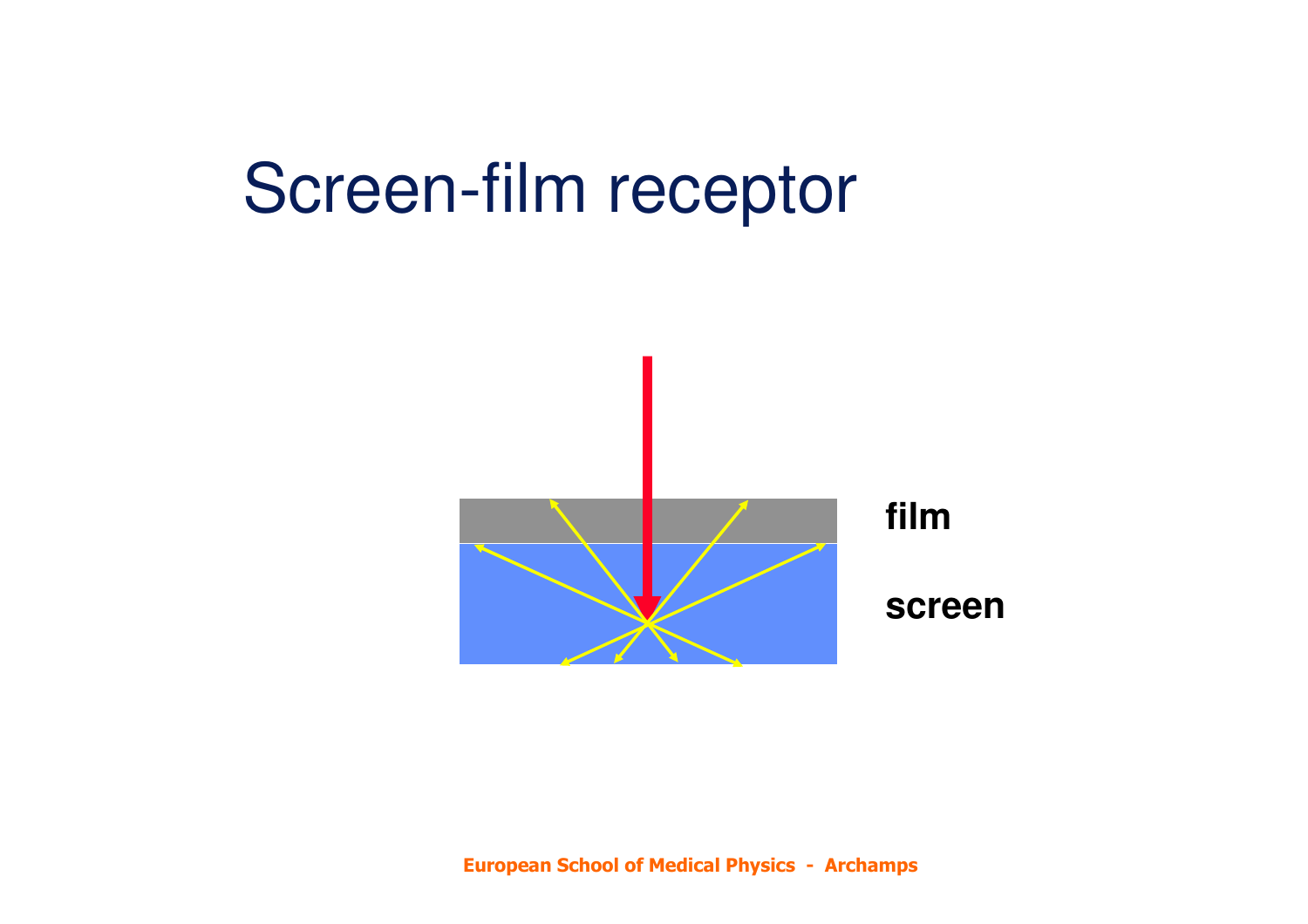Factors affecting speed of the screen-film receptor

- • Composition and thickness of screen
- $\bullet$ Photon spectrum
- •Light output
- •Film response
- $\bullet$ Film processing
- •Reciprocity failure

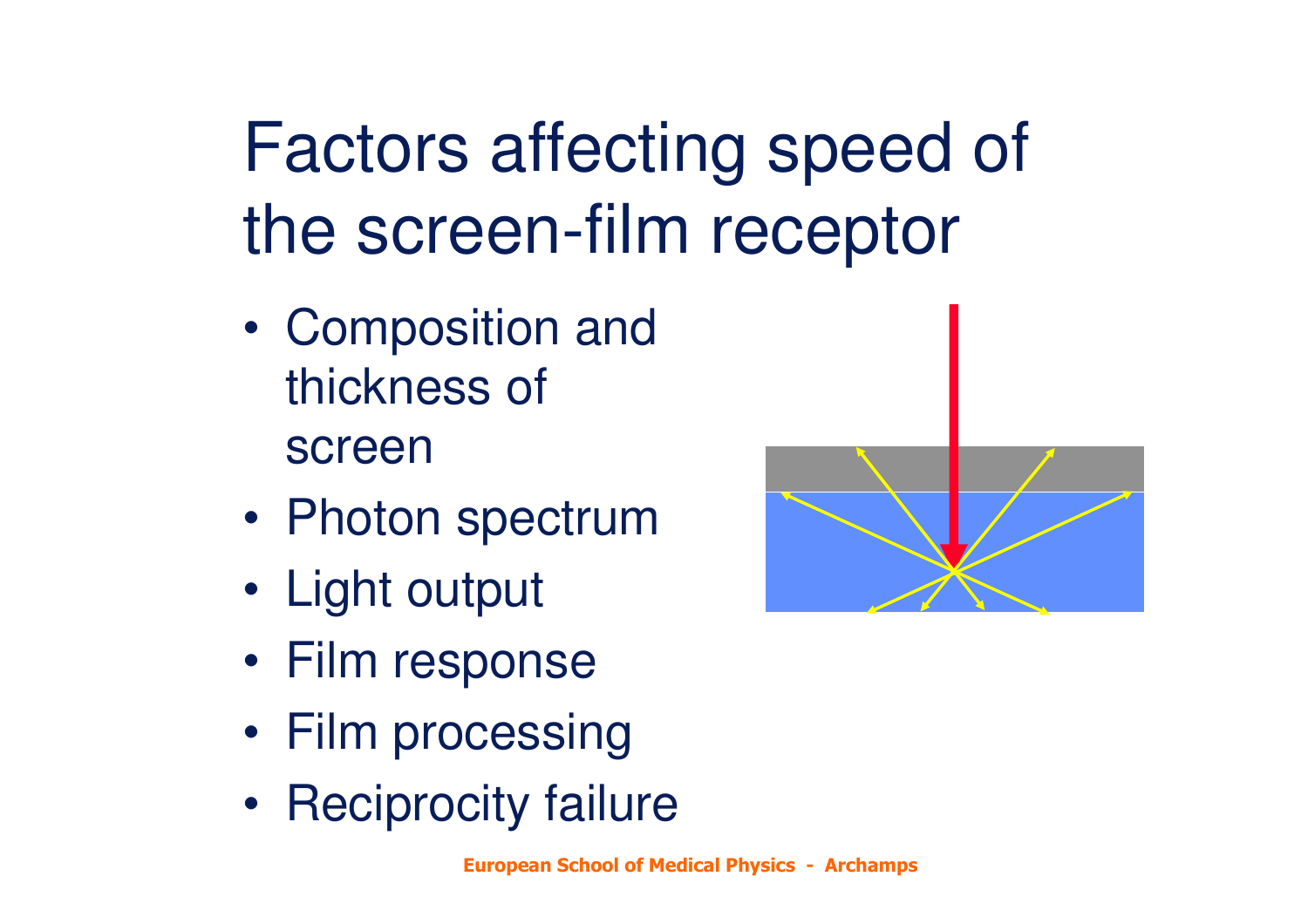# MinR properties

- •Rare earth
- • $Gd_2O_2S$  phosphor
- $\bullet$   $K$ - $\alpha$ K-edge 50.2 keV
- • Green light (2.4 eV)
- •Light eff. 15%
- 20 keV photon gives 1200 light photons

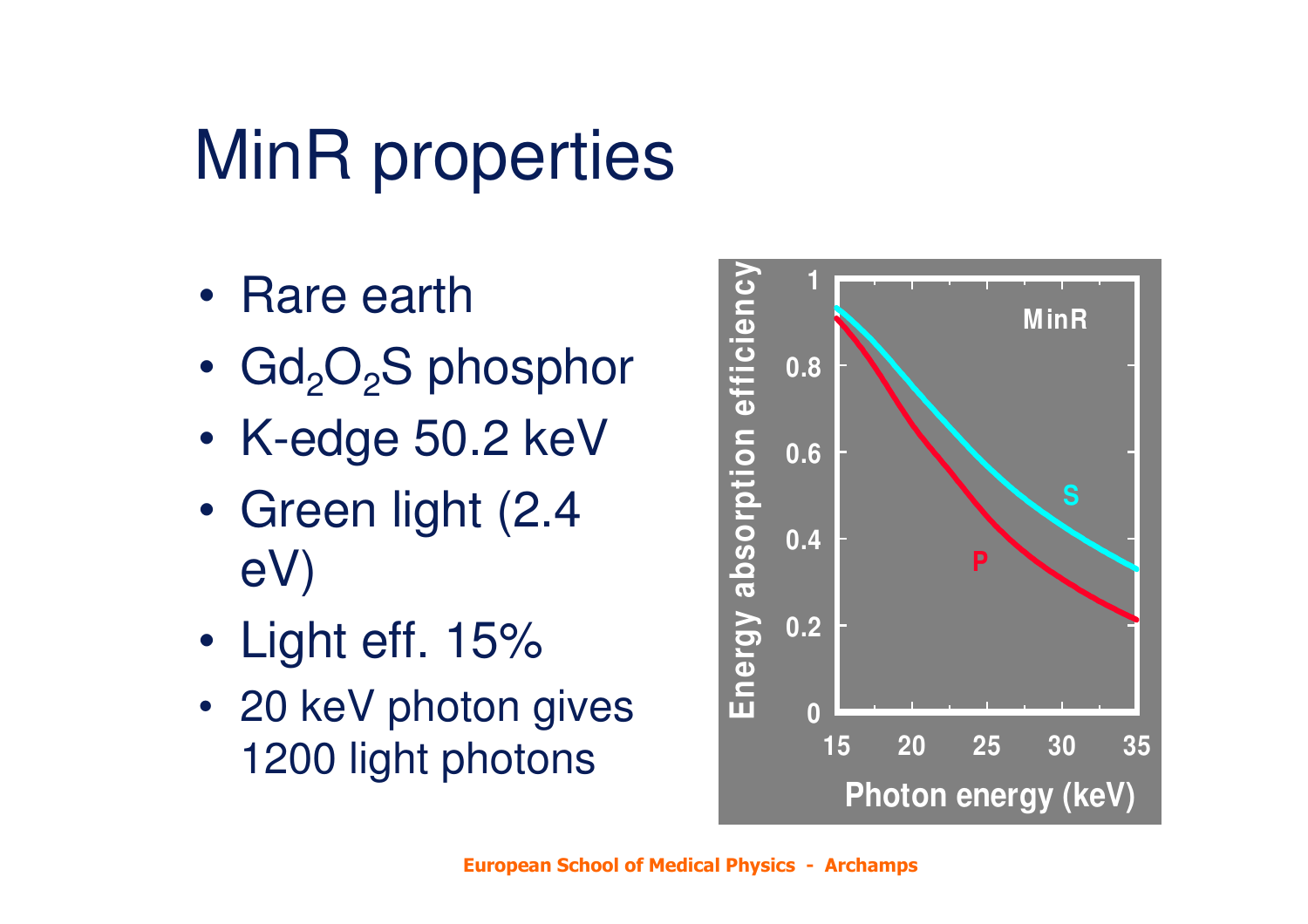# Receptor unsharpness

• Light spreadScreen thickness Incident photon spectrum Absorptive dyes(Cross-over)

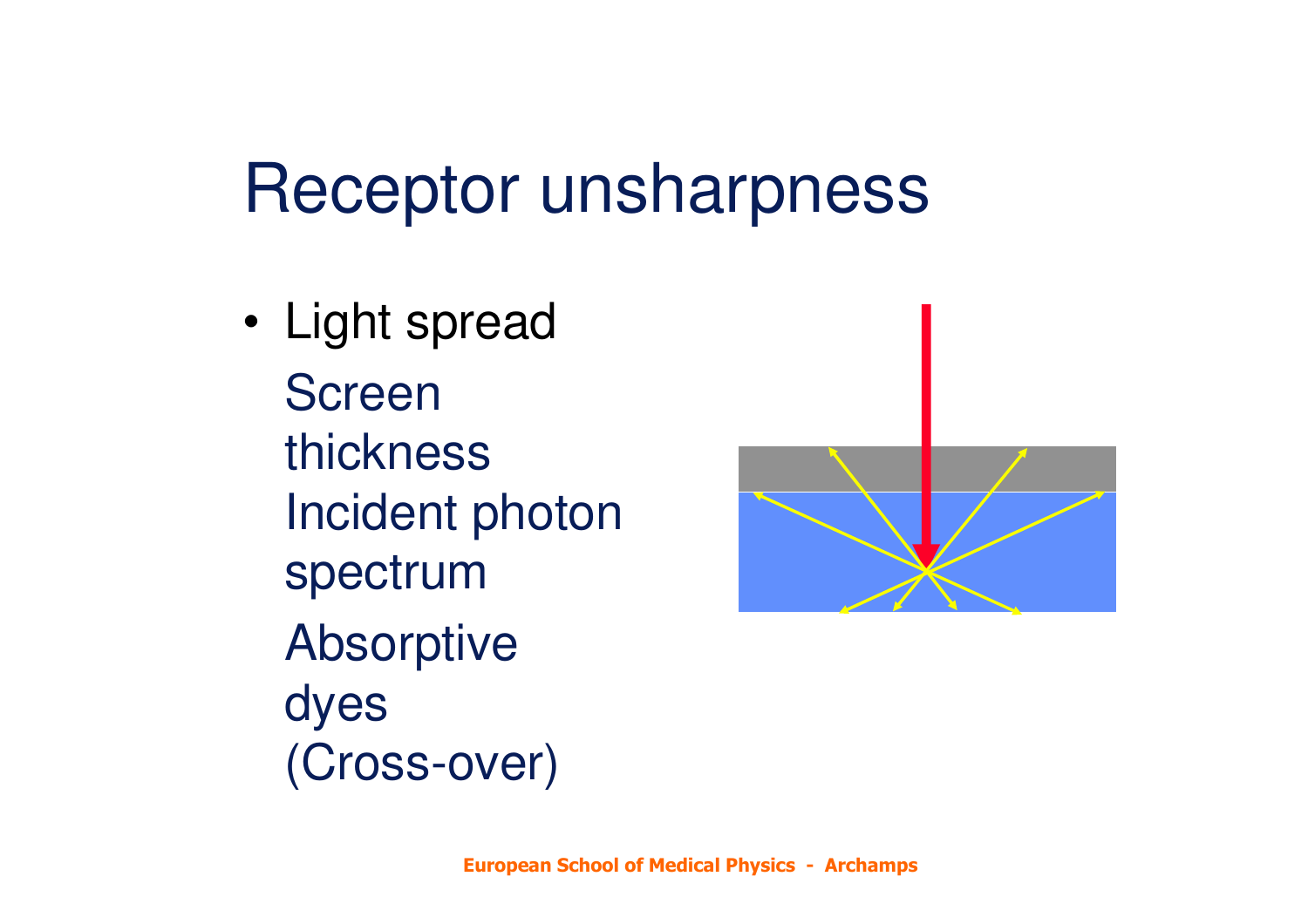### Modulation transfer functions

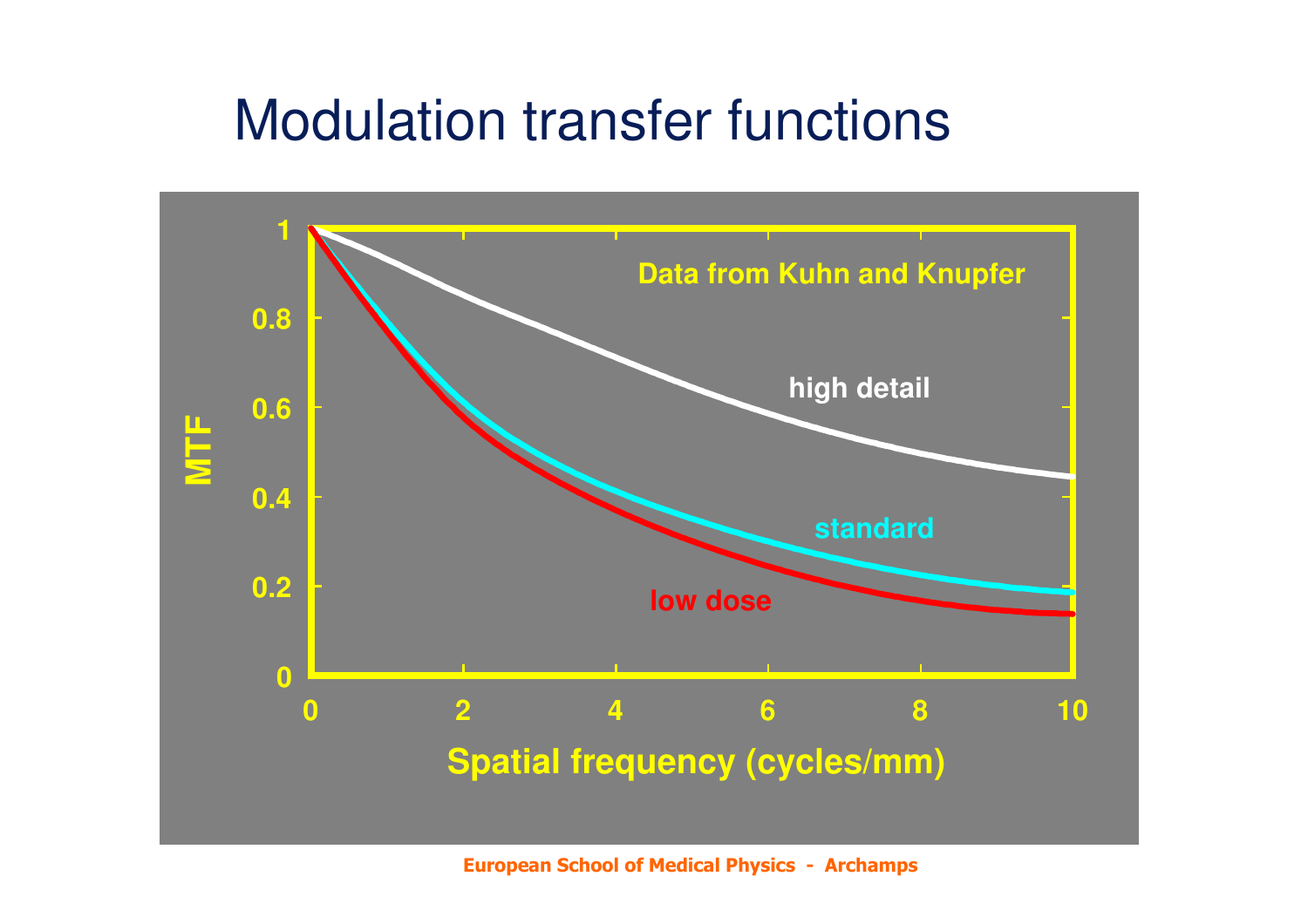#### Film characteristic and gamma

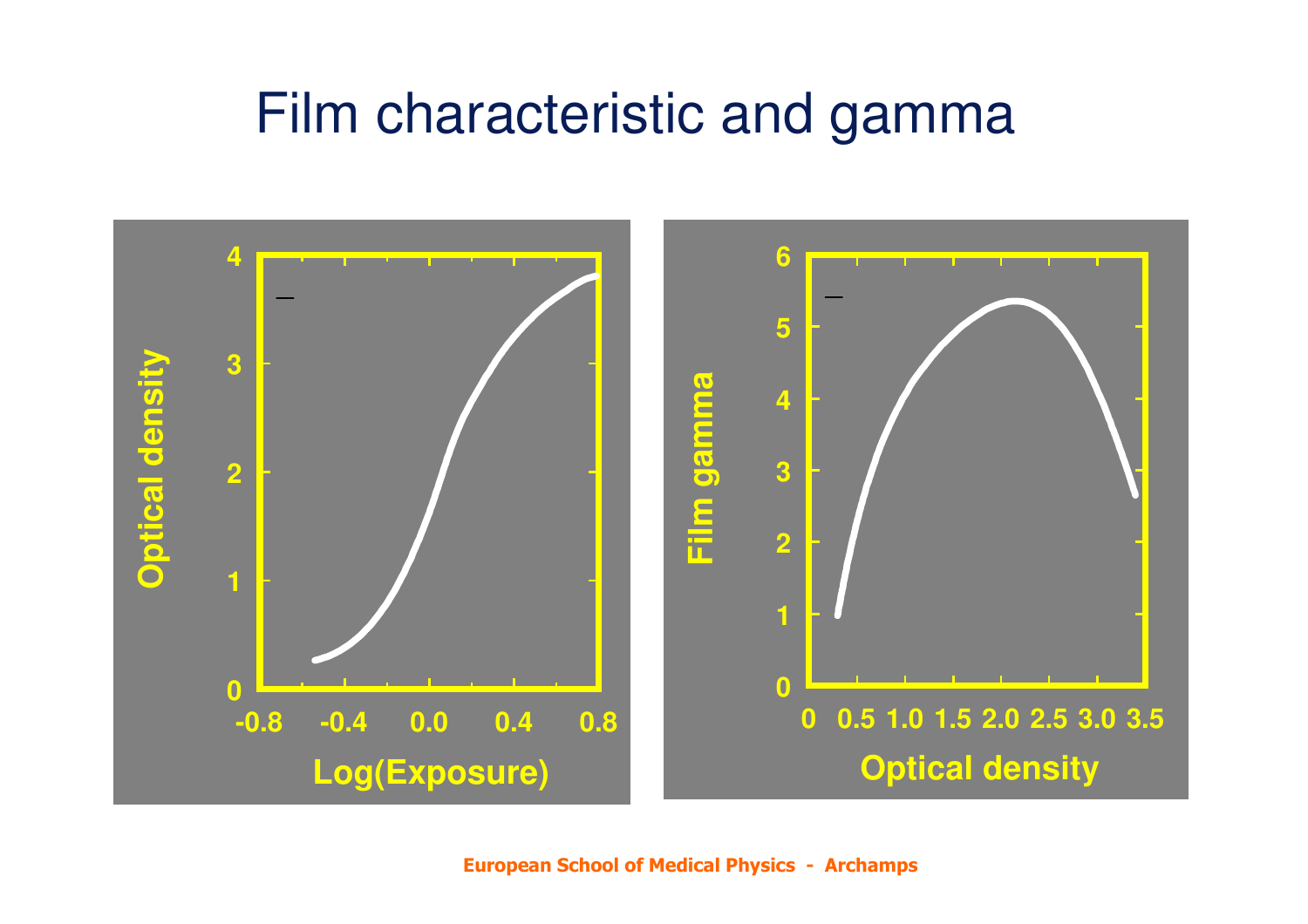### Wiener spectra



European School of Medical Physics - Archamps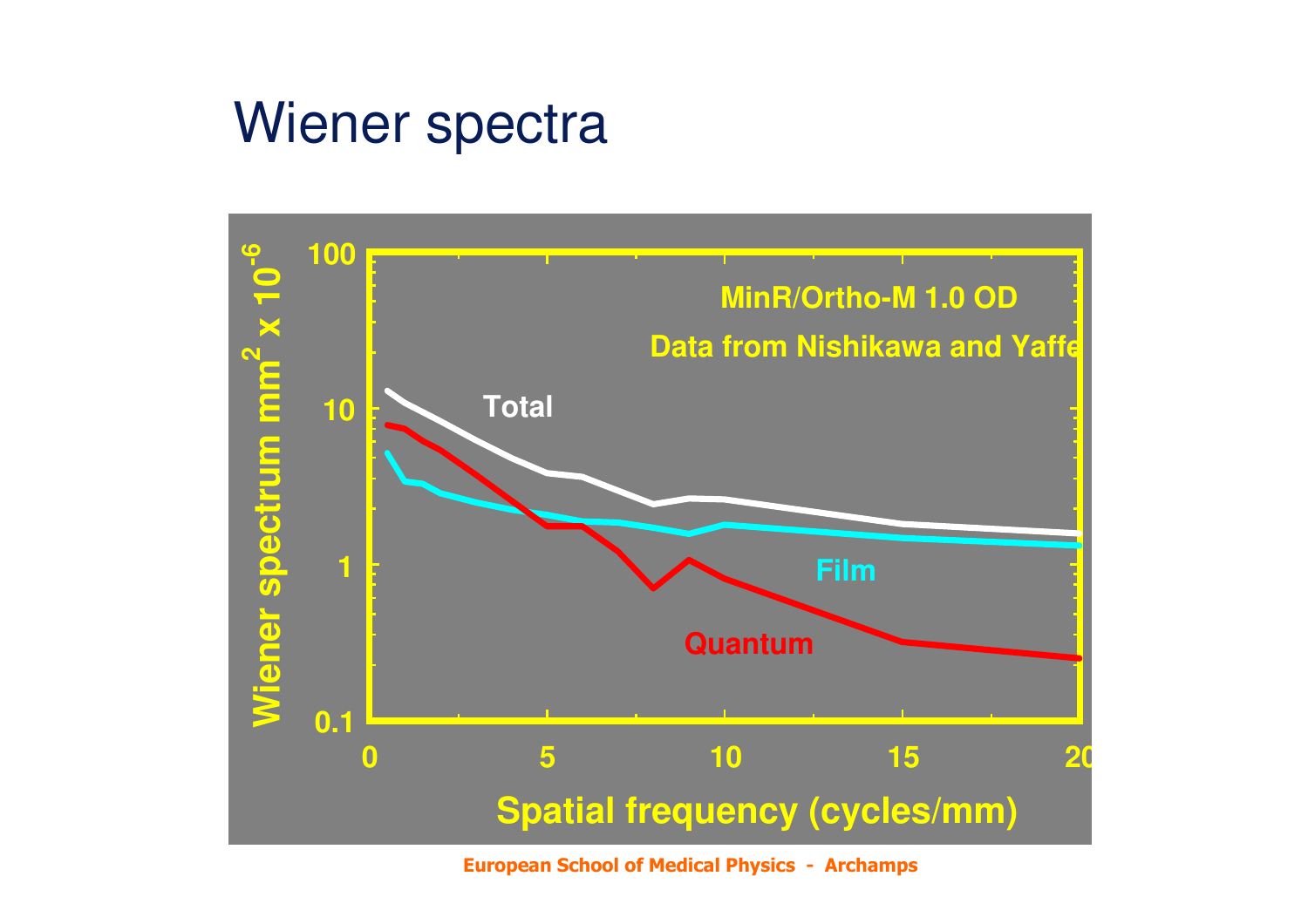

# Detective quantum efficiency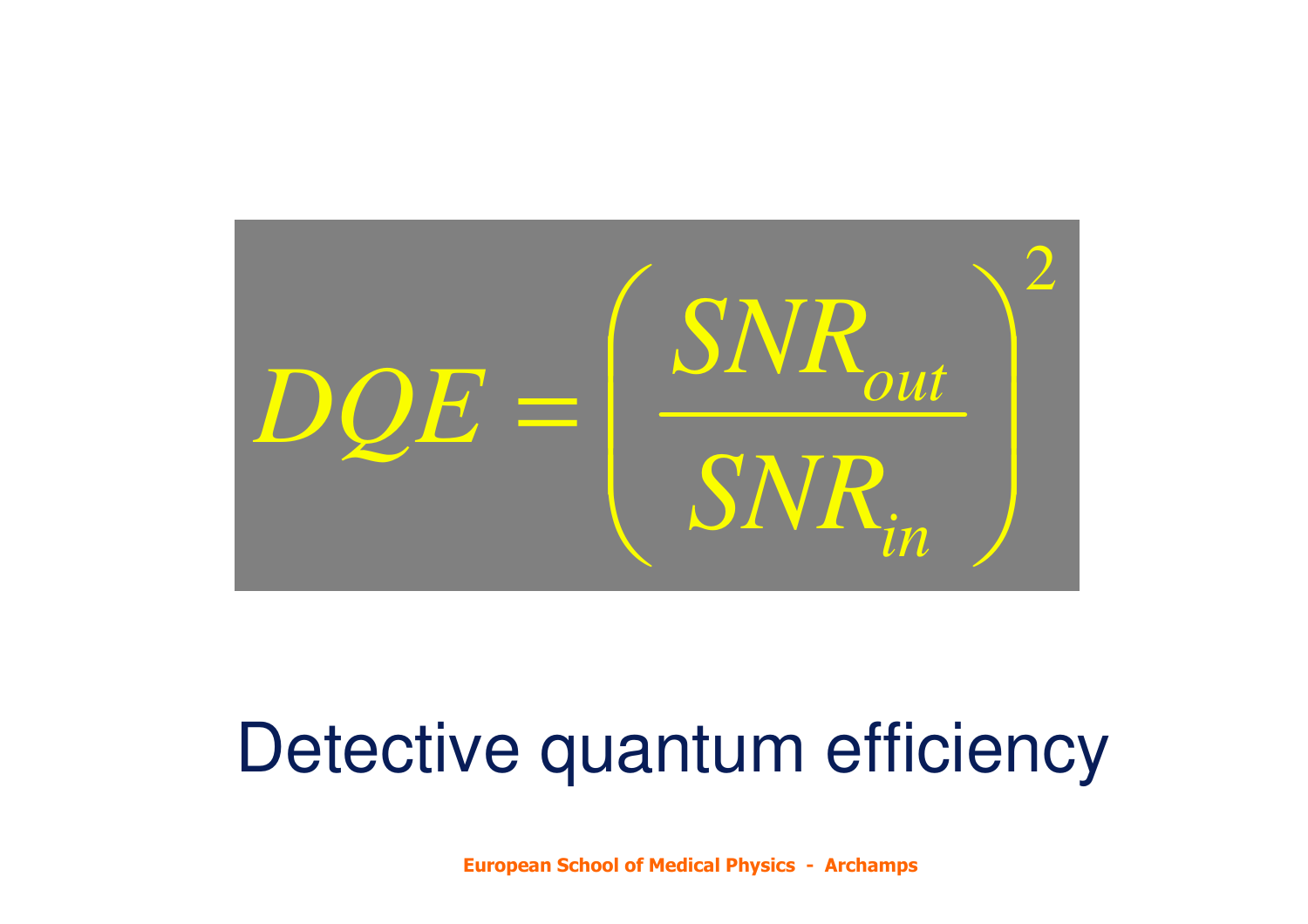# DQE

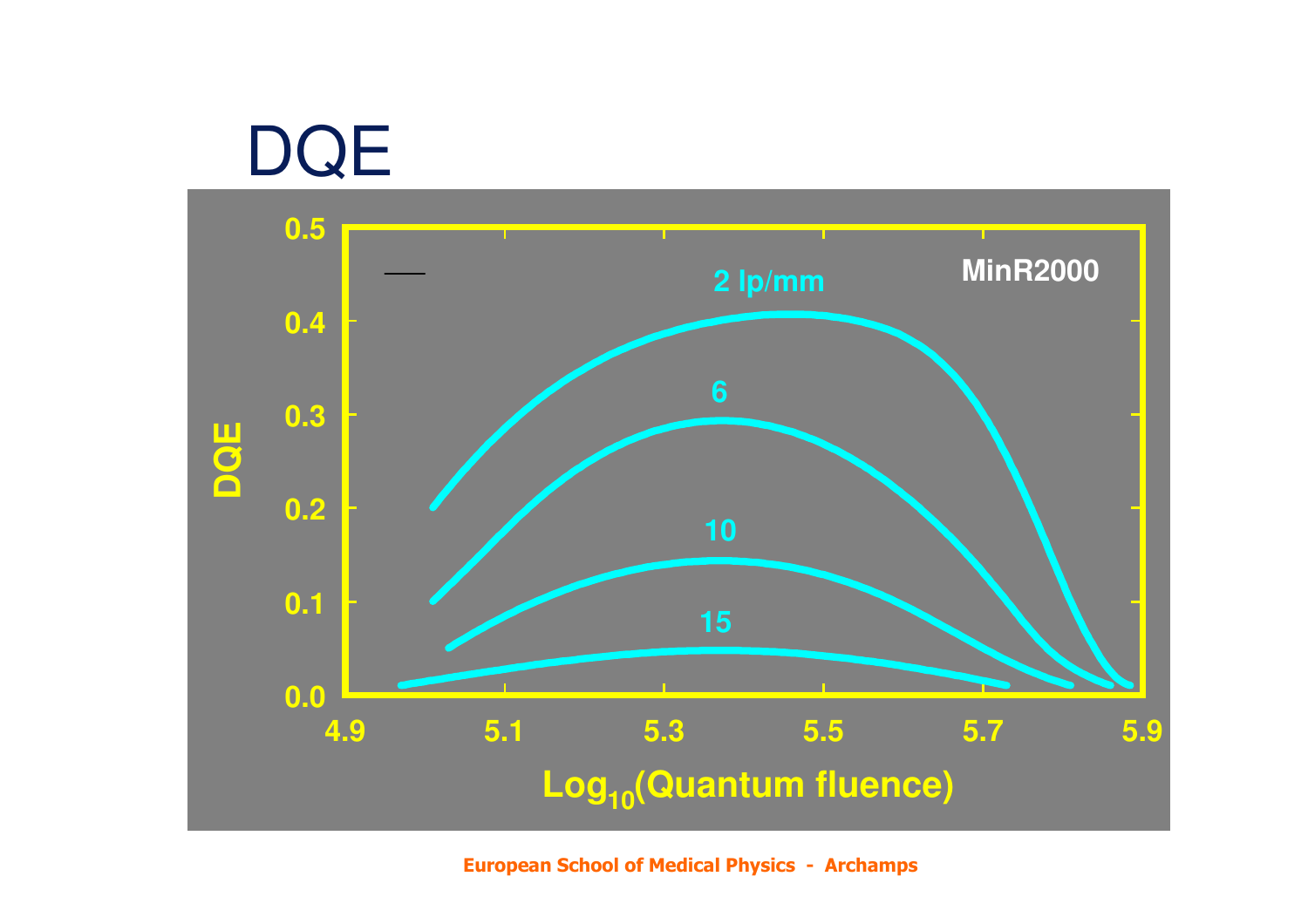### Optical densities in mammography

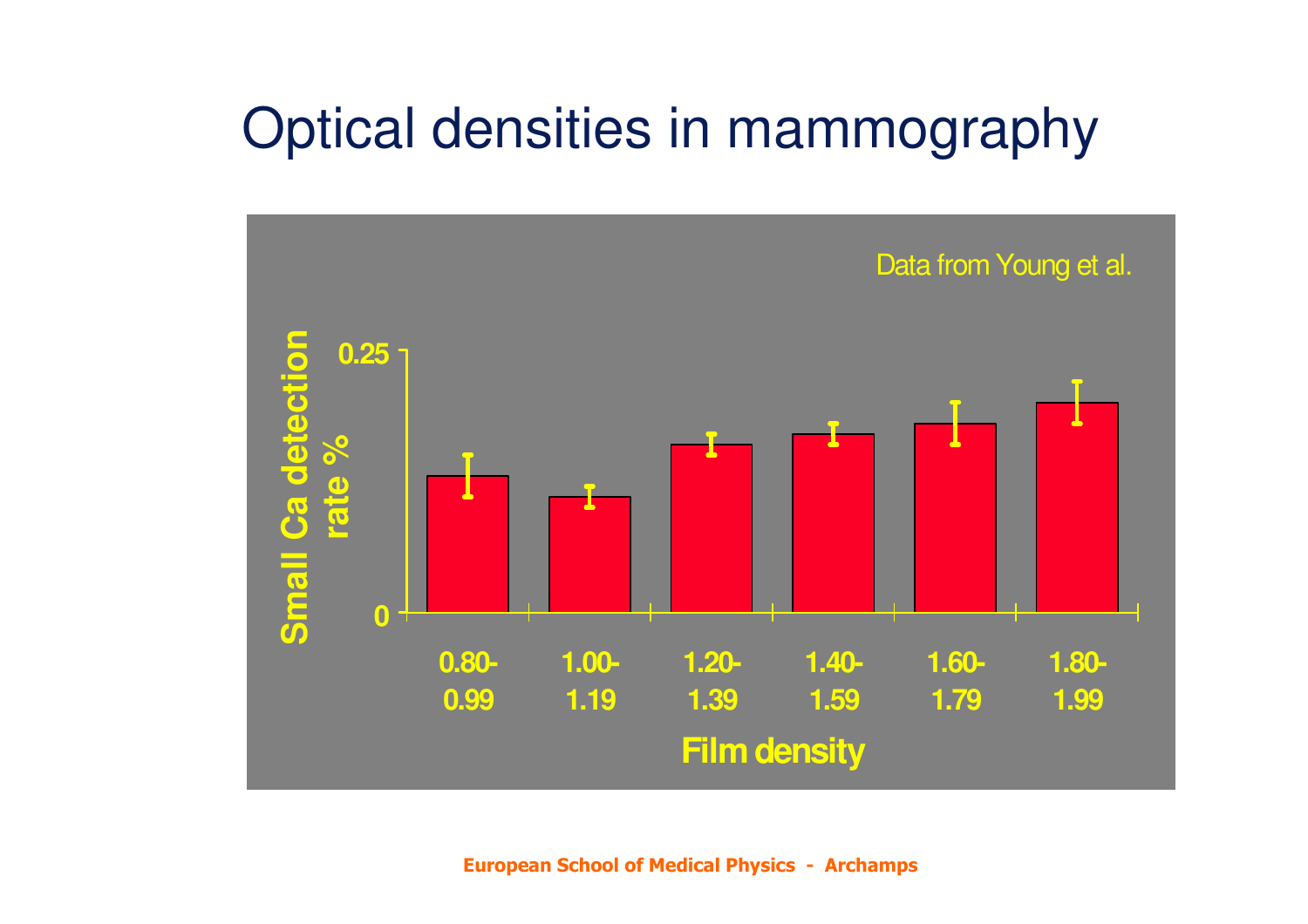# **Conclusions**

- $\bullet$ Mammographic image quality and dose have improved considerably since the early '80sBUT
- $\bullet$  There is still much room for improvement !